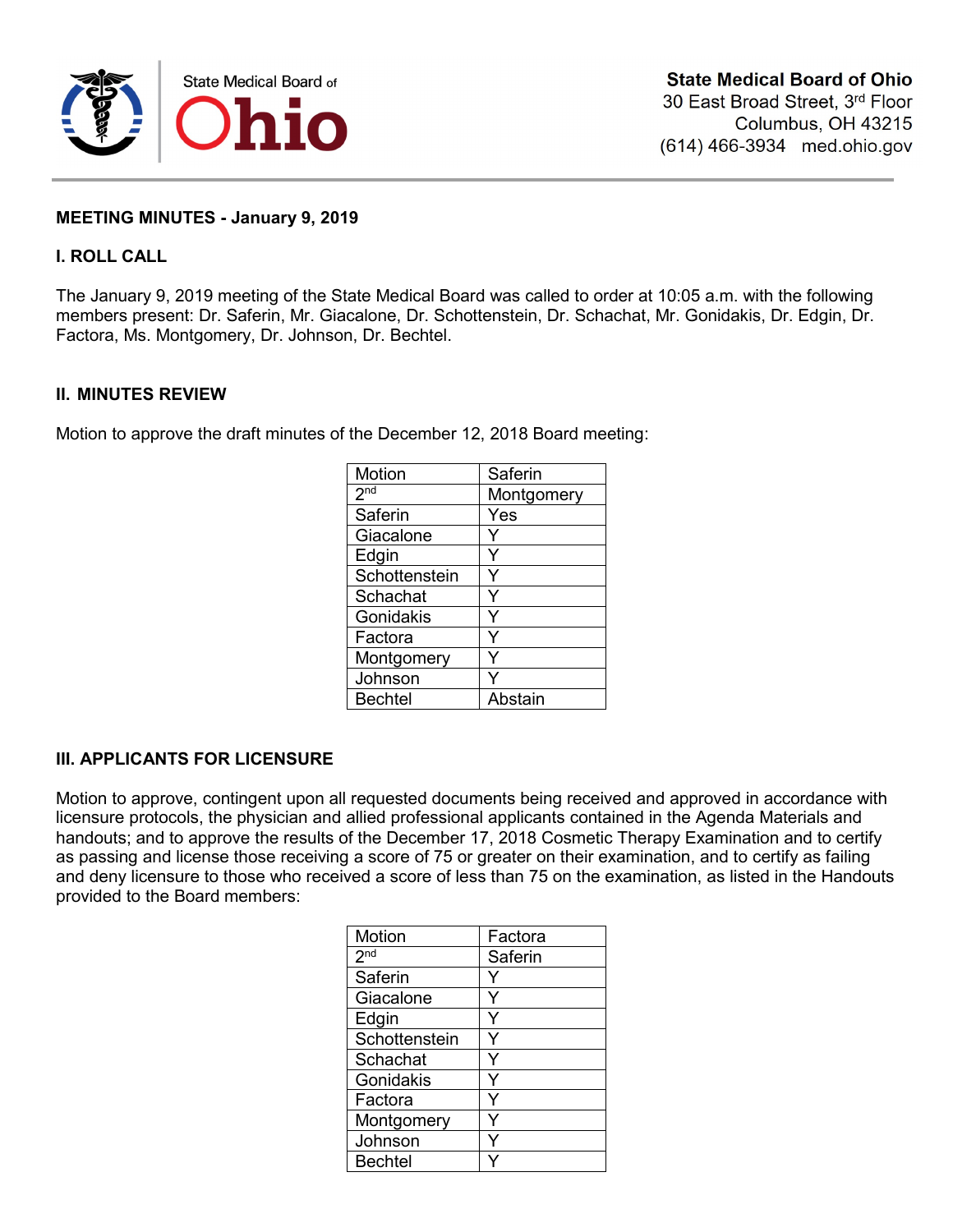Motion to approve, contingent upon all requested documents being received and approved in accordance with licensure protocols, the applicants for a Certificate to Recommend Medical Marijuana contained in the Handouts provided to the Board members:

| Motion          | Saferin |
|-----------------|---------|
| 2 <sup>nd</sup> | Factora |
| Saferin         |         |
| Giacalone       |         |
| Edgin           |         |
| Schottenstein   |         |
| Schachat        |         |
| Gonidakis       | А       |
| Factora         |         |
| Montgomery      |         |
| Johnson         |         |
| <b>Bechtel</b>  |         |

## **IV.REPORTS AND RECOMMENDATIONS**

#### REPORTS AND RECOMMENDATIONS

Dr. Schachat announced that the Board would now consider the Reports and Recommendations appearing on its agenda.

Dr. Schachat asked whether each member of the Board had received, read and considered the hearing records, the Findings of Fact, Conclusions of Law, Proposed Orders, and any objections filed in the matters of: Michael Herman Anikeev, M.D.; Larry Lee Doss, M.D.; and Mohammad Moayeri, M.D. A roll call was taken:

| Saferin        |  |
|----------------|--|
| Giacalone      |  |
| Edgin          |  |
| Schottenstein  |  |
| Schachat       |  |
| Gonidakis      |  |
| Factora        |  |
| Montgomery     |  |
| Johnson        |  |
| <b>Bechtel</b> |  |

Dr. Schachat asked whether each member of the Board understands that the disciplinary guidelines do not limit any sanction to be imposed, and that the range of sanctions available in each matter runs from dismissal to permanent revocation. A roll call was taken:

| Saferin       |  |
|---------------|--|
| Giacalone     |  |
| Edgin         |  |
| Schottenstein |  |
| Schachat      |  |
| Gonidakis     |  |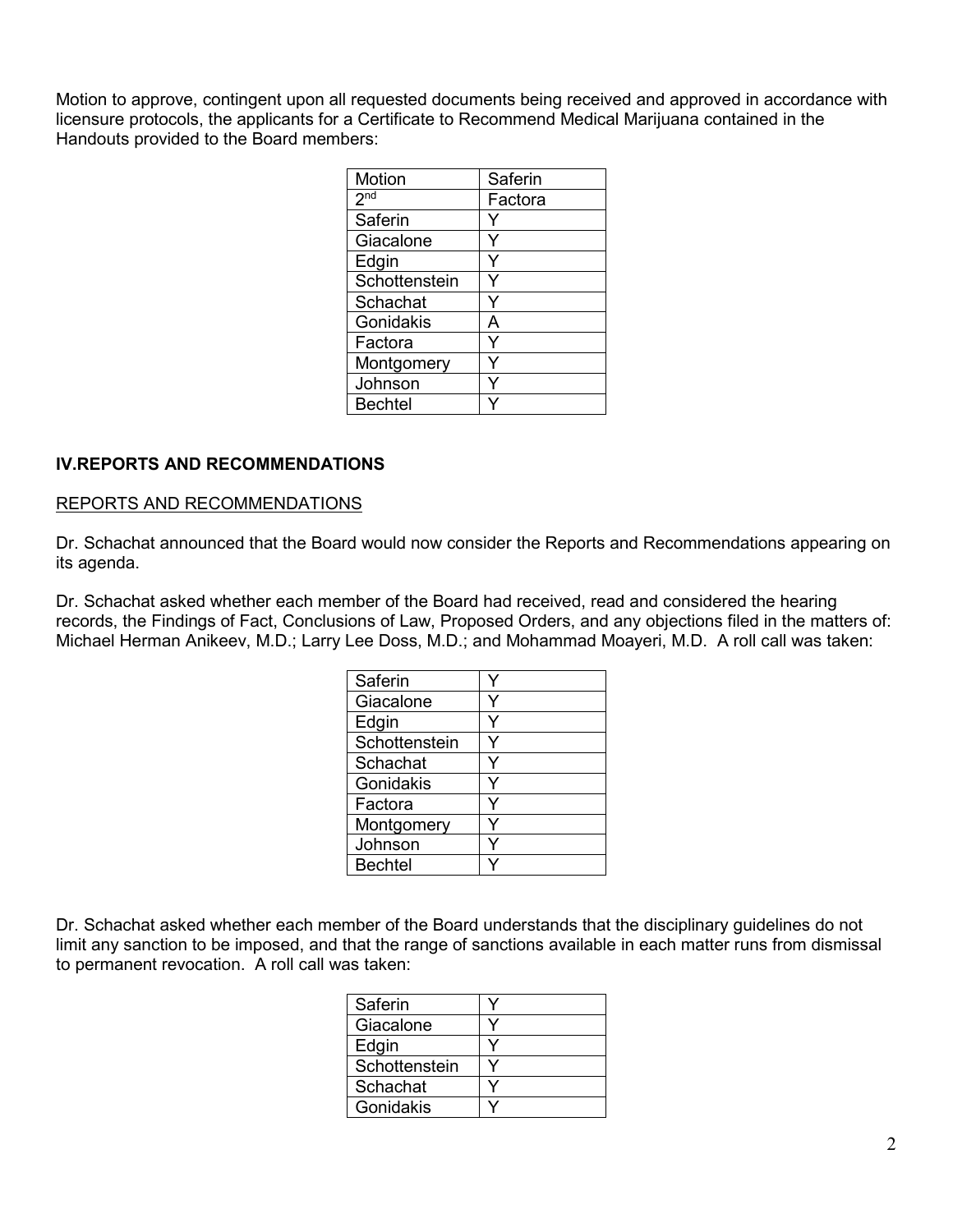| Factora        |  |
|----------------|--|
| Montgomery     |  |
| Johnson        |  |
| <b>Bechtel</b> |  |

Dr. Schachat noted that, in accordance with the provision in section 4731.22(F)(2), Ohio Revised Code, specifying that no member of the Board who supervises the investigation of a case shall participate in further adjudication of the case, the Secretary and Supervising Member must abstain from further participation in the adjudication of any disciplinary matters. In the matters before the Board today, Dr. Rothermel served as Secretary and Dr. Saferin served as Supervising Member. In addition, Dr. Bechtel served as Secretary and/or Supervising Member in the matters of Dr. Doss and Dr. Moayeri

Dr. Schachat reminded all parties that no oral motions may be made during these proceedings.

The original Reports and Recommendations shall be maintained in the exhibits section of this Journal.

# **Michael Herman Anikeev, M.D.**

**Dr. Bechtel moved to approve and confirm Mr. Porter's Findings of Fact, Conclusions of Law, and Proposed Order in the matter of Michael Herman Anikeev, M.D. Mr. Giacalone seconded the motion.**

Dr. Schachat stated that he will now entertain discussion in the above matter.

Dr. Factora led the discussion concerning the matter of Dr. Anikeev by presenting the information provided in the Report and Recommendation

Dr. Factora agreed with the Findings of Fact and Conclusions of Law. Dr. Anikeev has had multiple episodes of alcohol use and abuse. It is clear that the alcohol abuse has impaired his ability to practice medicine and surgery according to acceptable standards of care. Dr. Anikeev failed to submit to a board ordered evaluation. Dr. Factora was convinced that it was due to circumstances beyond his control. Dr. Anikeev also appears to have depression but it did not affect his practice.

Dr. Factora agreed with the proposed board order that Dr. Anikeev submit to an examination for chemical dependency at a board-approved provider or location. Dr. Factora further stated that Dr. Anikeev will probably be diagnosed with alcohol dependency disorder, and it would be reasonable to consider additional parameters beyond just the 72-hour requirement. As there is a co-existing depression disorder, it would be reasonable to have additional components of the board order addressing the management of the co-morbidity depression. Dr. Factora stated that it would reasonable to include this in the Board's Order because Dr. Anikeev waived his Eastway objection. Dr. Factora called for further discussion and any amendment proposals by fellow board members.

Ms. Montgomery supports the State's objection to the Report and Recommendation based on her years of experience and background prosecuting those denying problems with alcoholism. Ms. Montgomery is sympathetic to Dr. Anikeev's concerns with alcoholism and depression, but she agrees that his attendance was not beyond his control. The rules are you have to go and money is not an excuse. Ms. Montgomery was concerned that the licensee would continue a cycle of offering excuses of why he was unable to attend treatment or evaluation. She stated that she does not believe Dr. Anikeev should be practicing. Ms. Montgomery recommends that the Board amend the Findings of Fact under No. 4 and the Conclusion of Law under No. 2 according to Mr. Wilcox's suggestions and that there by an amended Proposed Order to revoke Dr. Anikeev's license.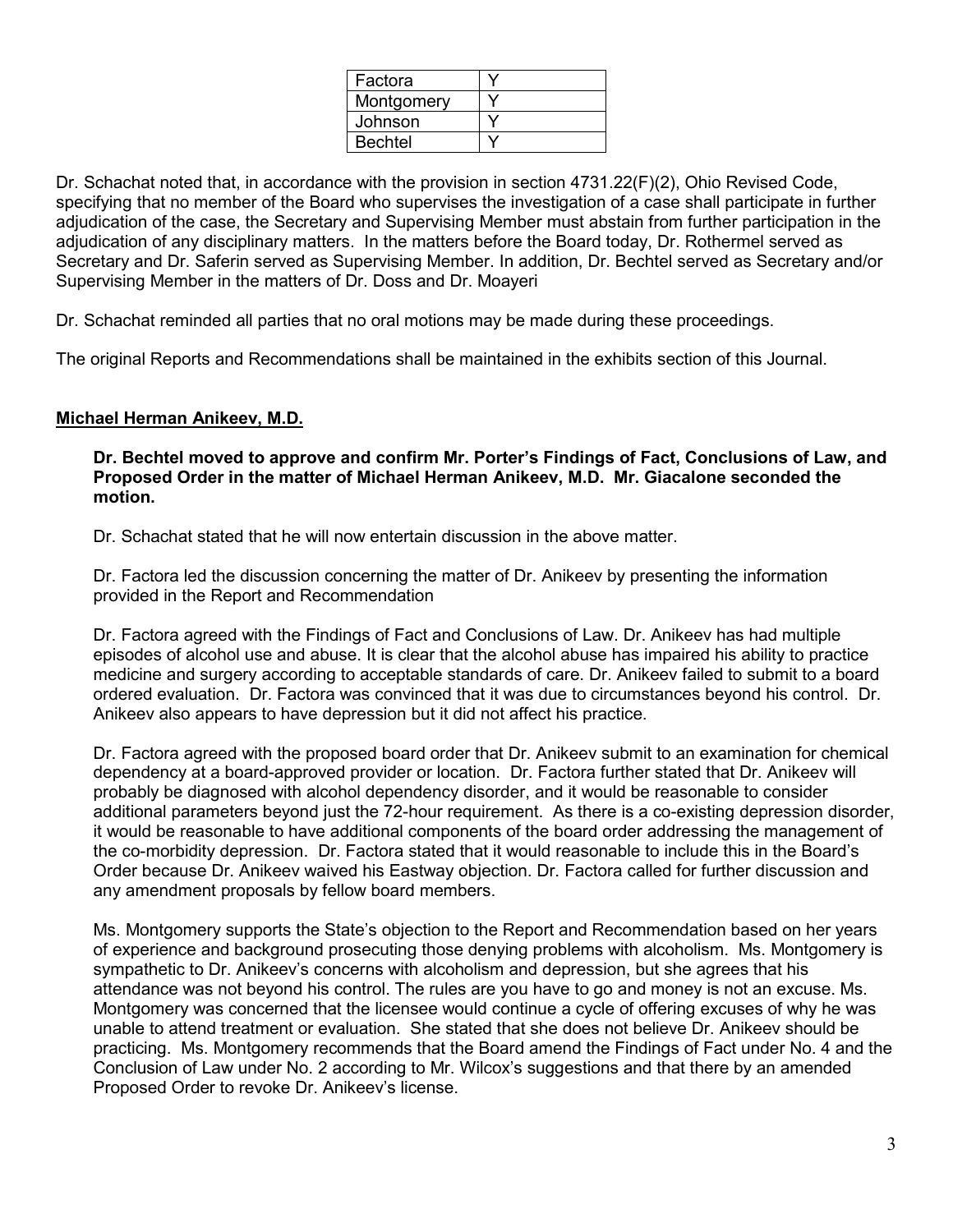#### **Ms. Montgomery moved to amend the Findings of Fact No. 4; Conclusion of Law No. 2; and amend the Proposed Order to revocation. Mr. Giacalone seconded the motion for discussion purposes.**

Dr. Schottenstein supported Ms. Montgomery's statements. If an individual's depression is so severe that it prevents them from attending a board-ordered examination, they should have sought treatment/hospitalization immediately following the missed evaluation, not months later. Depression and alcoholism are often co-morbid conditions and if we allow this reason for not attending an evaluation, all licensees could use this excuse for not following board orders. We have not historically conceptualized lack of transportation and money as circumstances beyond one's control.

Dr. Schottenstein stated he would like to save the doctor's life. Dr. Schottenstein proposed an amendment to Ms. Montgomery's amendment: amend Finding of Fact No. 4 to state that Dr. Anikeev did not provide sufficient evidence of circumstances beyond his control; amended Conclusion of Law No. 2 to state that Dr. Anikeev did not provide sufficient evidence or circumstances beyond his control; there fore the allegations in the Notice of Opportunity are admitted to by Dr. Anikeev in default of finding of impairment disorder pursuant to Ohio Revised Code 4731.22 (B)(26). Dr. Schottenstein wants to also amend the proposed order to make it a standard impairment order with the usual license suspension with standard reinstatement conditions and standard probationary terms.

**Dr. Schottenstein moved to amend Findings of Fact No. 4 of the Report and Recommendation to find that there was not sufficient evidence of circumstances beyond Dr. Anikeev's control; amended Conclusion of Law No. 2 to state that Dr. Anikeev did not provide sufficient evidence or circumstances that were beyond his control; and amend the Proposed Order to read as follows:**

It is hereby ORDERED that:

- A. **SUSPENSION OF LICENSE**: The license of Michael Herman Anikeev, M.D., to practice medicine and surgery in the State of Ohio shall be SUSPENDED for an indefinite period of time.
- B. **INTERIM MONITORING**: During the period that Dr. Anikeev's license to practice medicine and surgery in Ohio is suspended, Dr. Anikeev shall comply with the following terms, conditions, and limitations:
	- 1. **Obey the Law**: Dr. Anikeev shall obey all federal, state, and local laws, and all rules governing the practice of medicine and surgery in Ohio.
	- 2. **Declarations of Compliance**: Dr. Anikeev shall submit quarterly declarations under penalty of Board disciplinary action and/or criminal prosecution, stating whether there has been compliance with all the conditions of this Order. The first quarterly declaration must be received in the Board's offices on or before the first day of the third month following the month in which this Order becomes effective. Subsequent quarterly declarations must be received in the Board's offices on or before the first day of every third month.
	- 3. **Personal Appearances**: Dr. Anikeev shall appear in person for an interview before the full Board or its designated representative during the third month following the month in which this Order becomes effective, or as otherwise directed by the Board. Subsequent personal appearances shall occur every three months thereafter, and/or as otherwise directed by the Board. If an appearance is missed or is rescheduled for any reason, ensuing appearances shall be scheduled based on the appearance date as originally scheduled.

# 4. **Sobriety**

a. **Abstention from Drugs**: Dr. Anikeev shall abstain completely from the personal use or personal possession of drugs, except those prescribed, dispensed, or administered to him by another so authorized by law who has full knowledge of Dr. Anikeev's history of chemical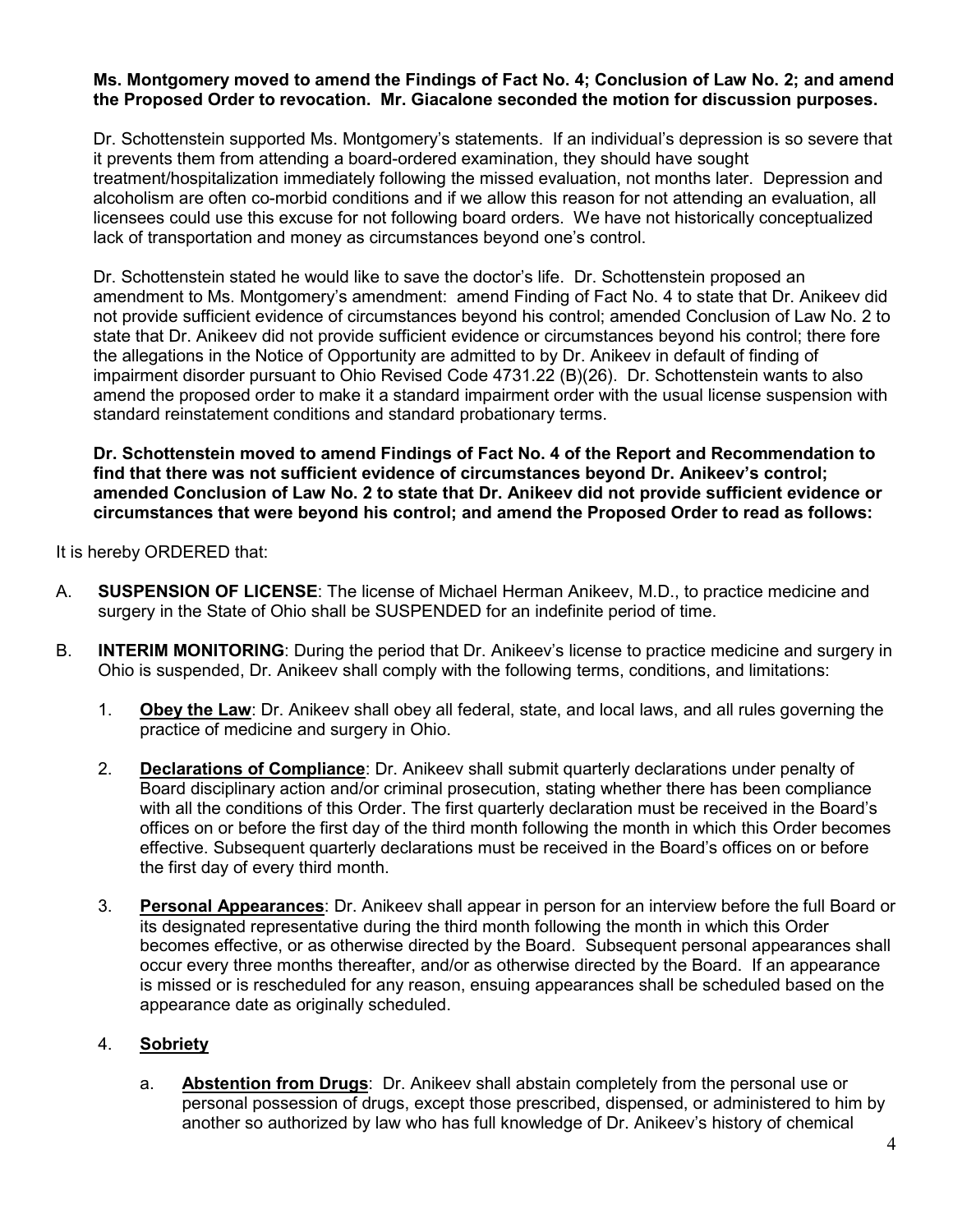dependency and/or abuse and who may lawfully prescribe for him (for example, a physician who is not a family member).

Further, in the event that Dr. Anikeev is so prescribed, dispensed, or administered any drug that is required to be reported to the Ohio Automated Rx Reporting System ("OARRS"), including any Schedule II-V controlled substance, Dr. Anikeev shall notify the Board in writing within seven days, providing the Board with the identity of the prescriber, the name of the drug Dr. Anikeev received, the medical purpose for which he received the drug, the date the drug was initially received, and the dosage, amount, number of refills, and directions for use.

Further, within 30 days of the date the drug is so prescribed, dispensed, or administered to him, Dr. Anikeev shall provide the Board with either a copy of the written prescription or other written verification from the prescriber, including the dosage, amount, number of refills, and directions for use.

b. **Abstention from Alcohol**: Dr. Anikeev shall abstain completely from the use of alcohol.

#### 5. **Toxicology Screens; Designated Testing Facility and Collection Site**

- a. Dr. Anikeev shall submit to random toxicology screenings of biological materials (including but not limited to blood, urine, hair, saliva, breath, or fingernail samples) for drugs and alcohol at least four times per month, or as otherwise directed by the Board. Dr. Anikeev shall ensure that all screening reports are forwarded directly to the Board on a quarterly basis. The drug-testing panel utilized must be acceptable to the Secretary of the Board, and shall include Dr. Anikeev's drug(s) of choice. The screening process for random testing shall require a daily call-in and/or log-in procedure, as set forth below in Paragraph B.5.f., and Dr. Anikeev shall call or log in each day during the appropriate time window.
- b. Dr. Anikeev shall abstain from the use of any substance that may produce a positive result on a toxicology screen, including the consumption of poppy seeds or other food or liquid that may produce a low-level positive result on a toxicology screen. Dr. Anikeev shall be held to an understanding and knowledge that the consumption or use of various substances, including but not limited to mouthwashes, hand-cleaning gels, and cough syrups, may cause a positive toxicology screen; that unintentional ingestion of a substance is not distinguishable from intentional ingestion on a toxicology screen; and that, therefore, consumption or use of substances that may produce a positive result on a toxicology screen is prohibited under this Order. Further, Dr. Anikeev shall ensure his use of over-the-counter medications complies with the "Guide to Alcohol-Free Products" brochure as utilized by the Board's Compliance division.
- c. Dr. Anikeev shall submit, at his expense and on the day selected, specimens for drug and/or alcohol analysis. All specimens submitted by Dr. Anikeev shall be negative, except for those substances prescribed, administered, or dispensed to him in conformance with the terms, conditions and limitations set forth in this Order. Refusal to submit such specimen, or failure to submit such specimen on the day he is selected or in such manner as the Board may request, shall constitute a violation of this Order.
- d. All toxicology screenings for drugs and alcohol shall be conducted through a Board-approved drug testing facility and Board-approved collection site pursuant to the global contract between said facility ("designated testing facility") and the Board, that provides for the Board to maintain ultimate control over the toxicology screening process and to preserve the confidentiality of positive screening results in accordance with Section 4731.22(F)(5), Ohio Revised Code. The screening process for random testing shall require a daily call-in and/or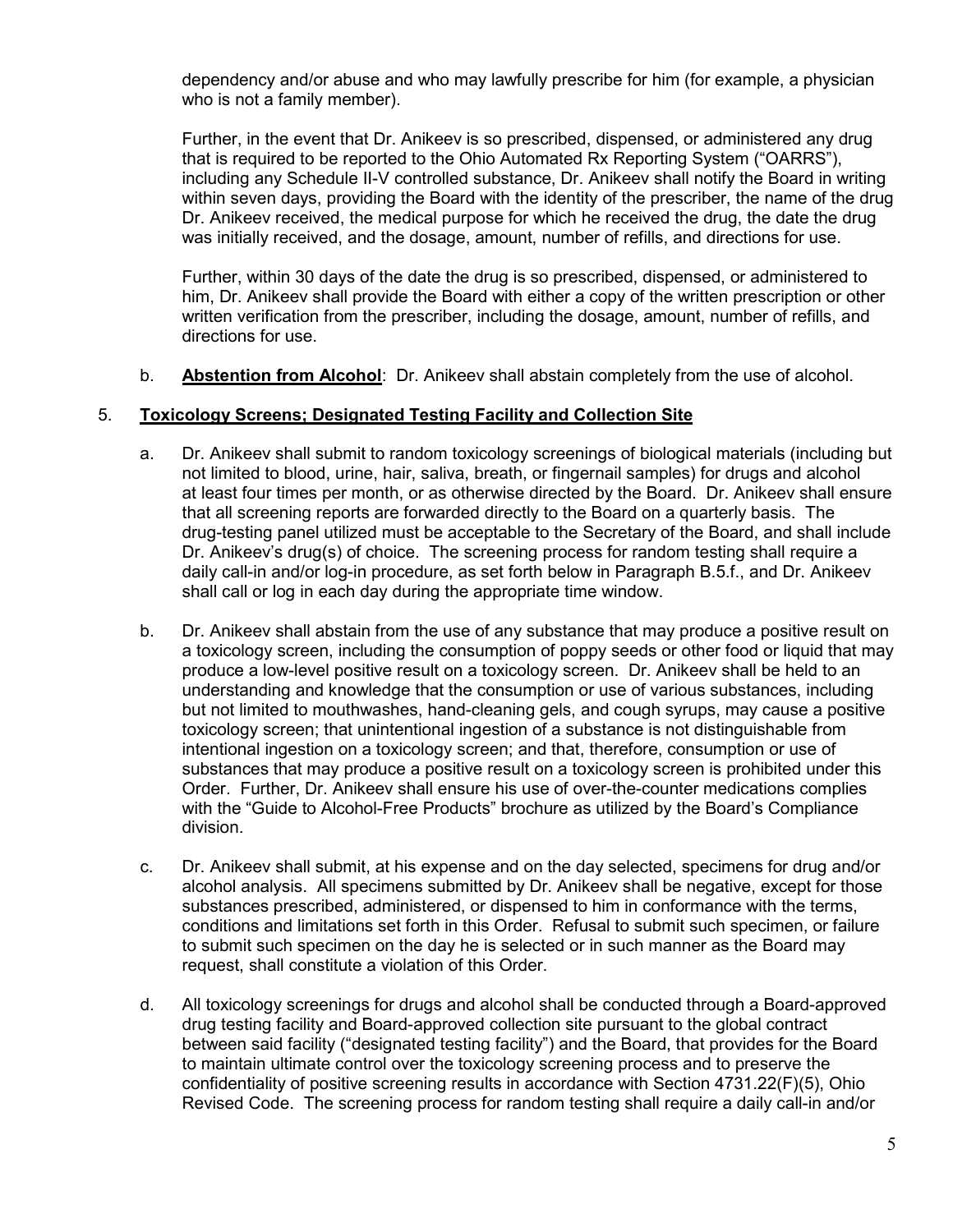log-in procedure. Dr. Anikeev's failure to timely call or log in each day as directed by the Board shall constitute a violation of this Order.

e. Within 30 days of the effective date of this Order, Dr. Anikeev shall enter into the necessary financial and/or contractual arrangements with the designated testing facility in order to facilitate the screening process in the manner required by this Order.

Further, Dr. Anikeev shall promptly provide to the Board written documentation of completion of such arrangements, including a copy of any contract entered into between Dr. Anikeev and the designated testing facility. Dr. Anikeev's failure to timely complete such arrangements, or failure to timely provide written documentation to the Board of completion of such arrangements, shall constitute a violation of this Order.

- f. Dr. Anikeev shall ensure that the toxicology screening process performed through the designated testing facility requires a daily call-in and/or log-in procedure, that the specimens are obtained on a random basis, and that the giving of the specimen is witnessed by a reliable person. In addition, Dr. Anikeev and the designated testing facility shall ensure that appropriate control over the specimen is maintained and shall immediately inform the Board of any positive screening result.
- g. Dr. Anikeev shall ensure that the designated testing facility provides quarterly reports to the Board, in a format acceptable to the Board, verifying whether all toxicology screens have been conducted in compliance with this Order, and whether all toxicology screens have been negative.
- h. In the event that the designated testing facility becomes unable or unwilling to serve as required by this Order, Dr. Anikeev shall immediately notify the Board in writing, and make arrangements acceptable to the Board, pursuant to Paragraph B.6, below, as soon as practicable. Dr. Anikeev shall further ensure that the designated testing facility also notifies the Board directly of its inability to continue to serve and the reasons therefor.
- i. The Board, in its sole discretion, may withdraw its approval of any designated testing facility in the event that the Secretary and Supervising Member of the Board determine that the designated testing facility has demonstrated a lack of cooperation in providing information to the Board or for any other reason.
- 6. **Alternate Testing Facility:** It is the intent of this Order that Dr. Anikeev shall submit specimens to the designated testing facility chosen by the Board. However, in the event that utilizing said designated testing facility creates an extraordinary hardship upon Dr. Anikeev, as determined in the sole discretion of the Board, the Board may approve an alternate testing facility provided the Board determines in its sole discretion that the alternate testing facility is acceptable for the purpose of conducting the random toxicology testing required by this Order.

The Board, in its sole discretion, may disapprove any entity or facility proposed to serve as Dr. Anikeev's alternate testing facility, or may withdraw its approval of any entity or facility previously approved to so serve in the event that the Secretary and Supervising Member of the Board determine that any such entity or facility has demonstrated a lack of cooperation in providing information to the Board or for any other reason.

7. **Reports Regarding Toxicology Screens**: All screening reports required under this Order from the designated testing facility or the alternate testing facility shall be received in the Board's offices no later than the due date for Dr. Anikeev's declarations of compliance. It is Dr. Anikeev's responsibility to ensure that reports are timely submitted.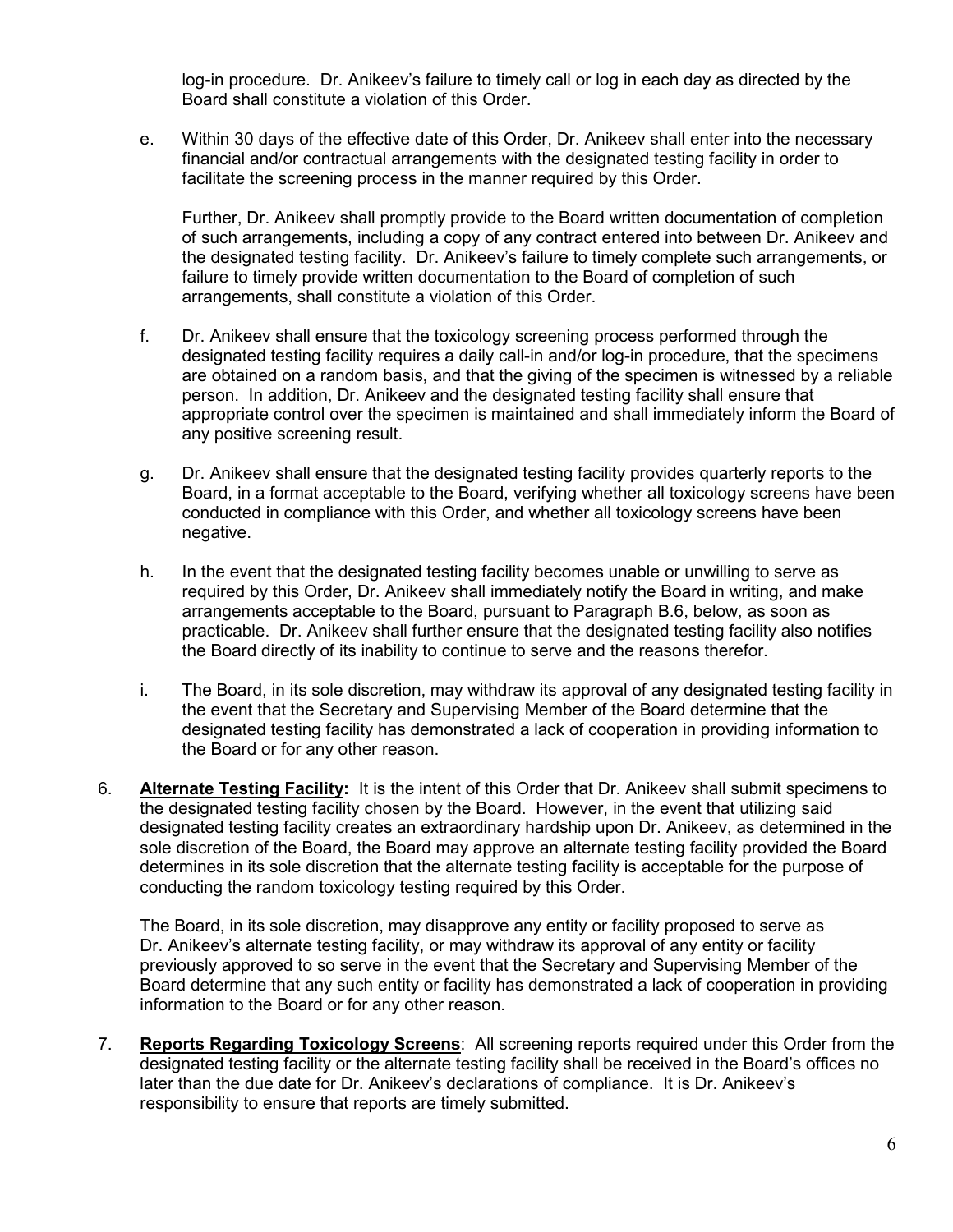- 8. **Additional Screening Without Prior Notice**: Upon the Board's request and without prior notice, Dr. Anikeev shall provide a specimen of his biological materials (including but not limited to blood, urine, hair, saliva, breath, or fingernail samples) for screening for drugs and alcohol, for analysis of therapeutic levels of medications that may be prescribed for Dr. Anikeev, or for any other purpose, at Dr. Anikeev's expense. Dr. Anikeev's refusal to submit a specimen upon the request of the Board shall result in a minimum of one year of actual license suspension. Further, the collection of such specimens shall be witnessed by a representative of the Board, or another person acceptable to the Secretary and Supervising Member of the Board.
- 9. **Rehabilitation Program**: Dr. Anikeev shall undertake and maintain participation in an alcohol and drug rehabilitation program, such as A.A., N.A., C.A., or Caduceus, no less than three times per week, or as otherwise ordered by the Board. Substitution of any other specific program must receive prior Board approval.

Dr. Anikeev shall submit acceptable documentary evidence of continuing compliance with this program, including submission to the Board of meeting attendance logs, which shall be received in the Board's offices no later than the due date for Dr. Anikeev's declarations of compliance.

- 10. **Comply with the Terms of Aftercare Contract**: Dr. Anikeev shall maintain continued compliance with the terms of the aftercare contract(s) entered into with his treatment provider(s), provided that, where terms of an aftercare contract conflict with terms of this Order, the terms of this Order shall control.
- 11. **Continue Psychiatric Treatment**: Within thirty days of the effective date of this Order, Dr. Anikeev shall submit to the Board for its prior approval the name and curriculum vitae of a psychiatrist of Dr. Anikeev's choice. The Board may consider Dr. Anikeev's current psychiatrist as an approved provider. Dr. Anikeev shall continue psychiatric treatment until such time as the Board determines that no further treatment is necessary. To make this determination, the Board shall require reports from the approved treating psychiatrist. The psychiatric reports shall contain information describing Dr. Anikeev's current treatment plan and any changes that have been made to the treatment plan since the prior report; his compliance with the treatment plan; his psychiatric status; his progress in treatment; and results of any laboratory or other studies that have been conducted since the prior report. Dr. Anikeev shall ensure that the reports are forwarded to the Board on a quarterly basis and are received in the Board's offices no later than the due date for Dr. Anikeev's declarations of compliance.

Dr. Anikeev shall ensure that his treating psychiatrist immediately notifies the Board of Dr. Anikeev's failure to comply with his psychiatric treatment plan and/or any determination that Dr. Anikeev is unable to practice due to his psychiatric disorder.

In the event that the designated psychiatrist becomes unable or unwilling to serve in this capacity, Dr. Anikeev shall immediately so notify the Board in writing and make arrangements acceptable to the Board for another psychiatrist as soon as practicable. Dr. Anikeev shall further ensure that the previously designated psychiatrist also notifies the Board directly of his or her inability to continue to serve and the reasons therefor.

The Board, in its sole discretion, may disapprove any psychiatrist proposed to serve as Dr. Anikeev's designated treating psychiatrist, or may withdraw its approval of any psychiatrist previously approved to serve as Dr. Anikeev's designated treating psychiatrist, in the event that the Secretary and Supervising Member of the Board determine that any such psychiatrist has demonstrated a lack of cooperation in providing information to the Board or for any other reason.

12. **Releases**: Dr. Anikeev shall provide authorization, through appropriate written consent forms, for disclosure of evaluative reports, summaries, and records, of whatever nature, by any and all parties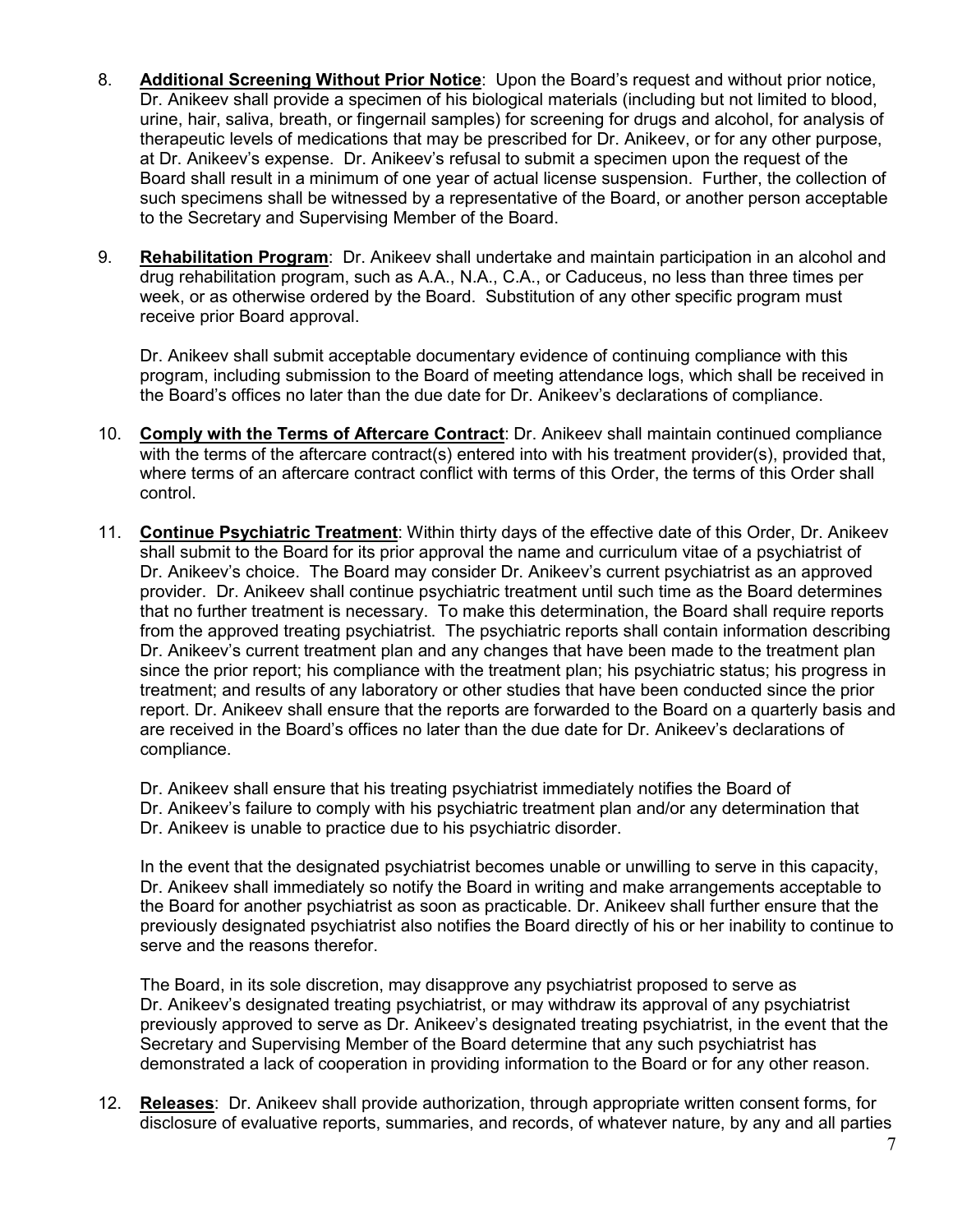that provide treatment or evaluation for Dr. Anikeev's alcohol or chemical use disorder and/or related conditions, or for purposes of complying with this Order, whether such treatment or evaluation occurred before or after the effective date of this Order. To the extent permitted by law, the above-mentioned evaluative reports, summaries, and records are considered medical records for purposes of Section 149.43, Ohio Revised Code, and are confidential pursuant to statute.

Dr. Anikeev shall also provide the Board written consent permitting any psychiatrist, counselor, or other treatment provider from whom he obtains treatment to notify the Board in the event Dr. Anikeev fails to agree to or comply with any treatment contract or aftercare contract. Failure to provide such consent, or revocation of such consent, shall constitute a violation of this Order.

13. **Absences from Ohio:** Dr. Anikeev shall obtain permission from the Board for departures or absences from Ohio. Such periods of absence shall not reduce the suspension/probationary term, unless otherwise determined by motion of the Board for absences of three months or longer, or by the Secretary or the Supervising Member of the Board for absences of less than three months, in instances where the Board can be assured that probationary monitoring is otherwise being performed. Further, the Secretary and Supervising Member of the Board shall have the discretion to waive part or all of the monitoring terms set forth in this Order for occasional periods of absence of 14 days or less.

In the event that Dr. Anikeev resides and/or is employed at a location that is within 50 miles of the geographic border of Ohio and a contiguous state, Dr. Anikeev may travel between Ohio and that contiguous state without seeking prior approval of the Secretary or Supervising Member provided that Dr. Anikeev is otherwise able to maintain full compliance with all other terms, conditions and limitations set forth in this Order.

Further, in the event that Dr. Anikeev does not reside or practice in Ohio while subject to the requirements of this Order, the Secretary and Supervising Member of the Board, in their sole discretion, may allow this Board's monitoring of Dr. Anikeev to be coordinated with an entity or board from another jurisdiction provided the Secretary and Supervising Member determine that such coordination ensures substantial compliance with the requirements of this Order.

- 14. **Required Reporting of Change of Address**: Dr. Anikeev shall notify the Board in writing of any change of residence address and/or principal practice address within 30 days of the change.
- C. **CONDITIONS FOR REINSTATEMENT OR RESTORATION**: The Board shall not consider reinstatement or restoration of Dr. Anikeev's license to practice medicine and surgery until all of the following conditions have been met:
	- 1. **Application for Reinstatement or Restoration**: Dr. Anikeev shall submit an application for reinstatement or restoration, accompanied by appropriate fees, if any.
	- 2. **Compliance with Interim Conditions**: Dr. Anikeev shall have maintained compliance with all the terms and conditions set forth in Paragraph B of this Order.
	- 3. **Demonstration of Ability to Resume Practice**: Dr. Anikeev shall demonstrate to the satisfaction of the Board that he can practice in compliance with acceptable and prevailing standards of care under the provisions of his license. Such demonstration shall include but shall not be limited to the following:
		- a. Certification from a treatment provider approved under Section 4731.25, Ohio Revised Code, that Dr. Anikeev has successfully completed any required inpatient treatment, including at least 28 days of inpatient or residential treatment for substance use disorder, as set forth in Rules 4731-16-02 and 4731-16-08, Ohio Administrative Code, completed consecutively.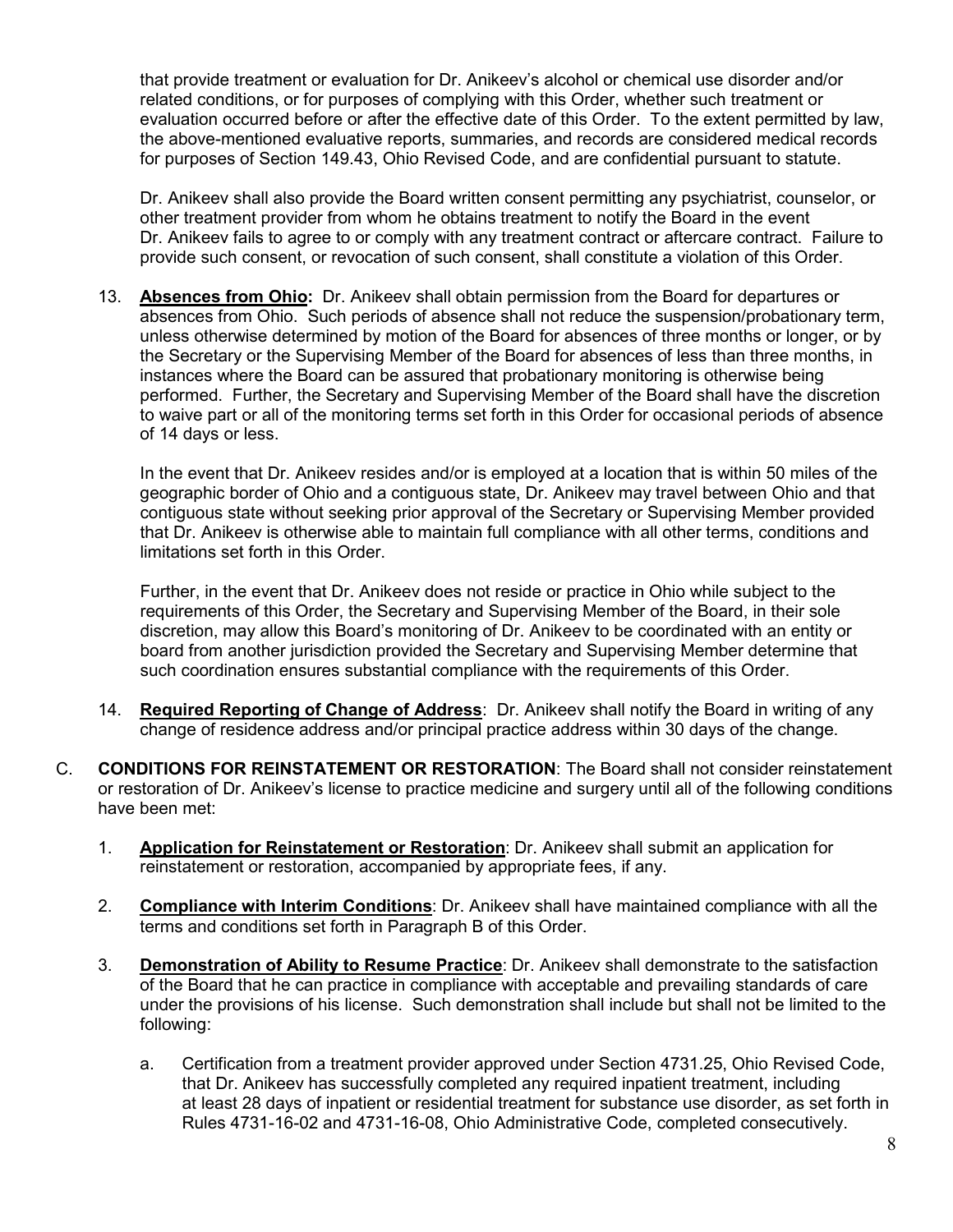- b. Evidence of continuing full compliance, or successful completion of, a post-discharge aftercare contract with a treatment provider approved under Section 4731.25, Ohio Revised Code. Such evidence shall include, but shall not be limited to, a copy of the signed aftercare contract. The aftercare contract must comply with Rule 4731-16-10, Ohio Administrative Code.
- c. Evidence of continuing full compliance with this Order.
- d. Two written reports indicating that Dr. Anikeev's ability to practice has been assessed and that he has been found capable of practicing according to acceptable and prevailing standards of care. The reports shall have been made by physicians knowledgeable in the area of addictionology and who are either affiliated with a current Board-approved treatment provider or otherwise have been approved in advance by the Board to provide an assessment of Dr. Anikeev. Further, the two aforementioned physicians shall not be affiliated with the same treatment provider or medical group practice. Prior to the assessments, Dr. Anikeev shall provide the evaluators with copies of patient records from any evaluation and/or treatment that he has received, and a copy of this Order. The reports of the evaluators shall include any recommendations for treatment, monitoring, or supervision of Dr. Anikeev, and any conditions, restrictions, or limitations that should be imposed on Dr. Anikeev's practice. The reports shall also describe the basis for the evaluator's determinations.

The first two such assessments sought by Dr. Anikeev shall constitute the basis for the two reports required under this Order regardless of whether Dr. Anikeev agrees with the report(s) provided by the physician evaluator(s) and regardless of whether he obtains subsequent assessment(s).

All reports required pursuant to this paragraph shall be based upon examinations occurring within the three months immediately preceding any application for reinstatement or restoration. Further, at the discretion of the Secretary and Supervising Member of the Board, the Board may request an updated assessment and report if the Secretary and Supervising Member determine that such updated assessment and report is warranted for any reason.

- 4. **Additional Evidence of Fitness To Resume Practice**: In the event that Dr. Anikeev has not been engaged in the active practice of medicine and surgery for a period in excess of two years prior to application for reinstatement or restoration, the Board may exercise its discretion under Section 4731.222 Ohio Revised Code, to require additional evidence of his fitness to resume practice.
- D. **PROBATION**: Upon reinstatement or restoration, Dr. Anikeev's license shall be subject to the following PROBATIONARY terms, conditions, and limitations for a period of at least five years:
	- 1. **Terms, Conditions, and Limitations Continued from Suspension Period**: Dr. Anikeev shall continue to be subject to the terms, conditions, and limitations specified in Paragraph B of this Order.
	- 2. **Modification of Terms; Exception**: Dr. Anikeev shall not request modification of the terms, conditions, or limitations of probation for at least (*specify time*) after imposition of these probationary terms, conditions, and limitations, except that Dr. Anikeev may make such request with the mutual approval and joint recommendation of the Secretary and Supervising Member.
	- 3. **Monitoring Physician**: Within 30 days of the date of Dr. Anikeev's reinstatement or restoration, or as otherwise determined by the Board, Dr. Anikeev shall submit in writing the name and curriculum vitae of a monitoring physician for prior written approval by the Secretary and Supervising Member of the Board. In approving an individual to serve in this capacity, the Secretary and Supervising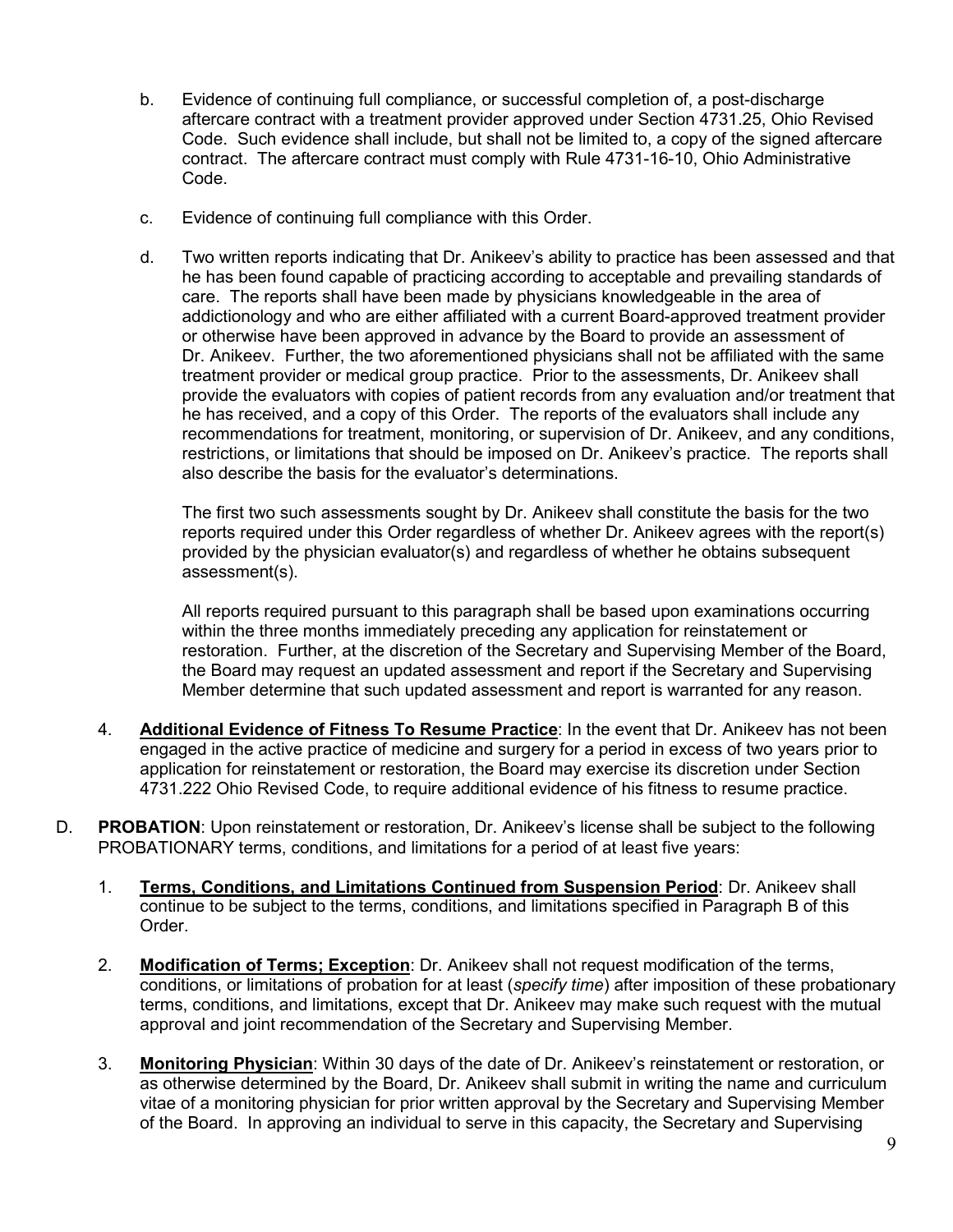Member will give preference to a physician who practices in the same locale as Dr. Anikeev and who is engaged in the same or similar practice specialty.

The monitoring physician shall monitor Dr. Anikeev and his medical practice and shall review Dr. Anikeev's patient charts. The chart review may be done on a random basis, with the frequency and number of charts reviewed to be determined by the Board.

Further, the monitoring physician shall provide the Board with reports on the monitoring of Dr. Anikeev and his medical practice, and on the review of Dr. Anikeev's patient charts. Dr. Anikeev shall ensure that the reports are forwarded to the Board on a quarterly basis and are received in the Board's offices no later than the due date for Dr. Anikeev's declarations of compliance.

In the event that the designated monitoring physician becomes unable or unwilling to serve in this capacity, Dr. Anikeev shall immediately so notify the Board in writing. In addition, Dr. Anikeev shall make arrangements acceptable to the Board for another monitoring physician within 30 days after the previously designated monitoring physician becomes unable or unwilling to serve, unless otherwise determined by the Board. Dr. Anikeev shall further ensure that the previously designated monitoring physician also notifies the Board directly of his or her inability to continue to serve and the reasons therefor.

The Board, in its sole discretion, may disapprove any physician proposed to serve as Dr. Anikeev's monitoring physician, or may withdraw its approval of any physician previously approved to serve as Dr. Anikeev's monitoring physician, in the event that the Secretary and Supervising Member of the Board determine that any such monitoring physician has demonstrated a lack of cooperation in providing information to the Board or for any other reason.

- 4. **Tolling of Probationary Period While Out of Compliance**: In the event Dr. Anikeev is found by the Secretary of the Board to have failed to comply with any provision of this Order, and is so notified of that deficiency in writing, such period(s) of noncompliance will not apply to the reduction of the probationary period under this Order.
- E. **TERMINATION OF PROBATION**: Upon successful completion of probation, as evidenced by a written release from the Board, Dr. Anikeev's license will be fully restored.
- F. **VIOLATION OF THE TERMS OF THIS ORDER**: If Dr. Anikeev violates the terms of this Order in any respect, the Board, after giving him notice and the opportunity to be heard, may institute whatever disciplinary action it deems appropriate, up to and including the permanent revocation of his license.

# G. **REQUIRED REPORTING TO THIRD PARTIES; VERIFICATION**:

1. **Required Reporting to Employers and Others**: Within 30 days of the effective date of this Order, Dr. Anikeev shall provide a copy of this Order to all employers or entities with which he is under contract to provide healthcare services (including but not limited to third-party payors), or is receiving training, and the Chief of Staff at each hospital or healthcare center where he has privileges or appointments. Further, Dr. Anikeev shall promptly provide a copy of this Order to all employers or entities with which he contracts in the future to provide healthcare services (including but not limited to third-party payors), or applies for or receives training, and the Chief of Staff at each hospital or healthcare center where he applies for or obtains privileges or appointments.

In the event that Dr. Anikeev provides any healthcare services or healthcare direction or medical oversight to any emergency medical services organization or emergency medical services provider in Ohio, within 30 days of the effective date of this Order, he shall provide a copy of this Order to the Ohio Department of Public Safety, Division of Emergency Medical Services.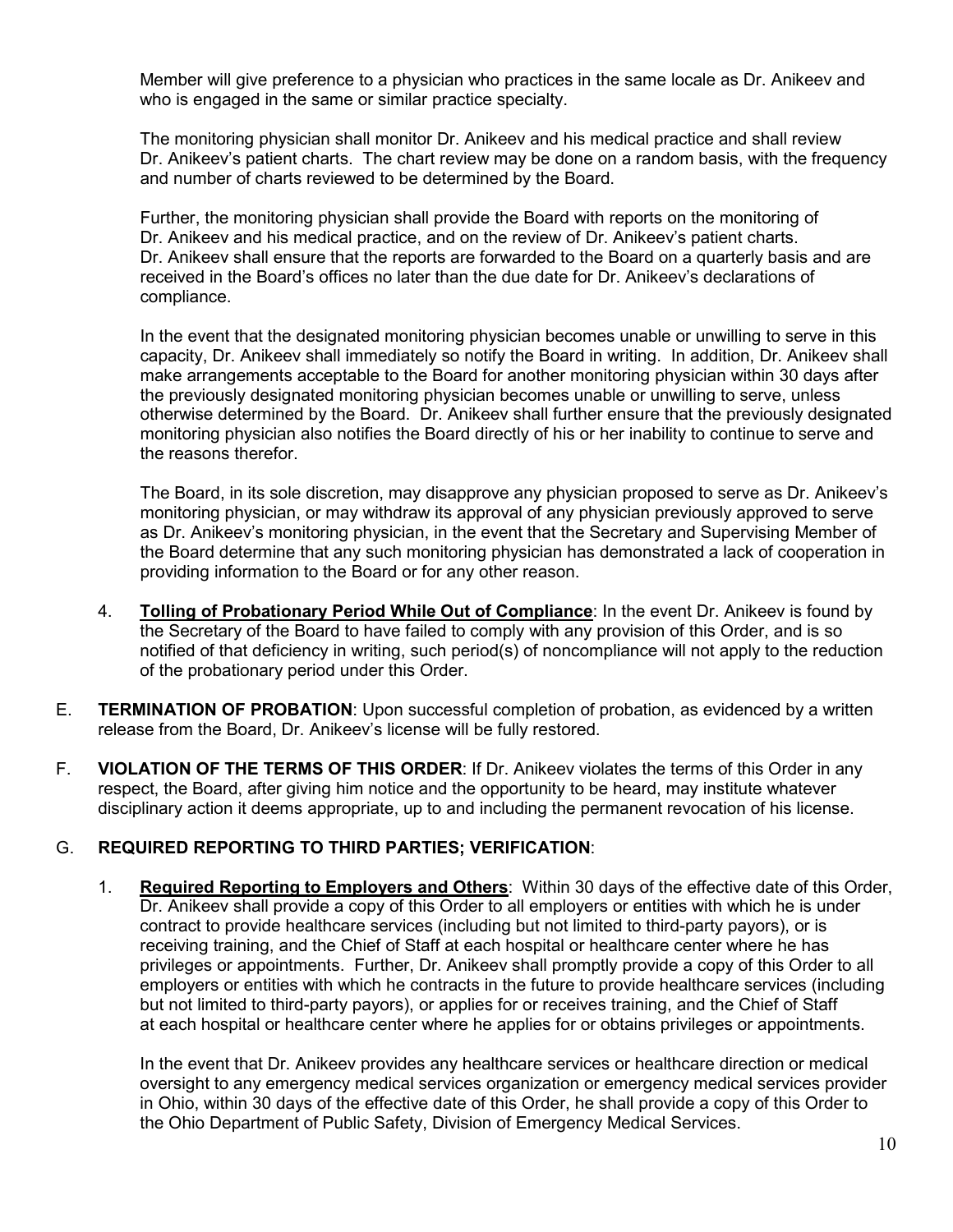Further, within 30 days of the date of each such notification, Dr. Anikeev shall provide documentation acceptable to the Secretary and Supervising Member of the Board demonstrating that the required notification has occurred.

This requirement shall continue until Dr. Anikeev receives from the Board written notification of the successful completion of his probation.

2. **Required Reporting to Other Licensing Authorities**: Within 30 days of the effective date of this Order, Dr. Anikeev shall provide a copy of this Order by certified mail to the proper licensing authority of any state or jurisdiction in which he currently holds any professional license, as well as any federal agency or entity, including but not limited to the Drug Enforcement Administration, through which he currently holds any professional license or certificate. Also, Dr. Anikeev shall provide a copy of this Order by certified mail at the time of application to the proper licensing authority of any state or jurisdiction in which he applies for any professional license or reinstatement/restoration of any professional license.

Additionally, within 30 days of the effective date of this Order, Dr. Anikeev shall provide a copy of this Order to any specialty or subspecialty board of the American Board of Medical Specialties or the American Osteopathic Association Bureau of Osteopathic Specialists under which he currently holds or has previously held certification.

Further, within 30 days of the date of each such notification, Dr. Anikeev shall provide documentation acceptable to the Secretary and Supervising Member of the Board demonstrating that the required notification has occurred.

This requirement shall continue until Dr. Anikeev receives from the Board written notification of the successful completion of his probation.

3. **Required Reporting to Treatment Providers/Monitors**: Dr. Anikeev shall promptly provide a copy of this Order to all persons and entities that provide him treatment or monitoring for alcohol or chemical use disorder. Further, within 30 days of the date of each such notification, Dr. Anikeev shall provide documentation acceptable to the Secretary and Supervising Member of the Board demonstrating that the required notification has occurred. This requirement shall continue until Dr. Anikeev receives from the Board written notification of the successful completion of his probation.

**EFFECTIVE DATE OF ORDER**: This Order shall become effective immediately upon the mailing of the notification of approval by the Board.

Dr. Schottenstein felt confident that Dr. Anikeev would be capable of following a board order following appropriate treatment, therefore he did not support revocation. If, following the opportunity to follow the board order with appropriate treatment and Dr. Anikeev has still not complied, then the Board could at that time consider revocation. Dr. Schottenstein further stated that because the doctor's mental health has played a substantial role in this case, he would include B19 provisions for psychiatric treatment since Dr. Anikeev did sign the Eastway waiver.

Ms. Montgomery stated that she is willing to accept Dr. Schottenstein's changes to her amendment. Mr. Giacalone supports including a 90-day suspension as there needs to be a repercussion to not attending the evaluation. Dr. Schottenstein confirmed that there is an indefinite 90-day suspension included in his proposed amended order.

A vote was taken on Dr. Schottenstein's motion to amend: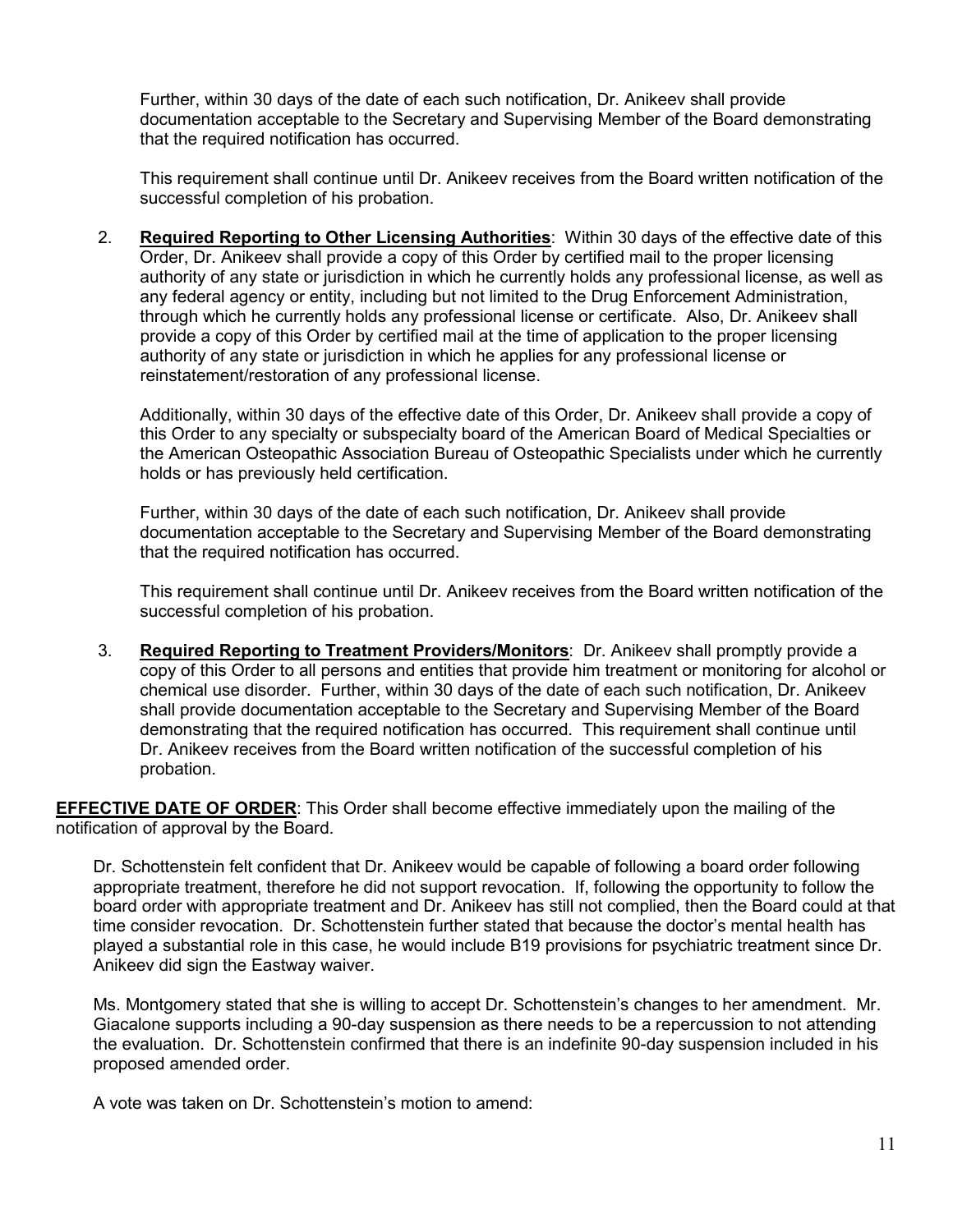| <b>ROLL CALL:</b> | Dr. Saferin       | - abstain |
|-------------------|-------------------|-----------|
|                   | Mr. Giacalone     | - aye     |
|                   | Dr. Edgin         | - aye     |
|                   | Dr. Schottenstein | - aye     |
|                   | Dr. Schachat      | - aye     |
|                   | Mr. Gonidakis     | - aye     |
|                   | Dr. Factora       | - aye     |
|                   | Ms. Montgomery    | - aye     |
|                   | Dr. Johnson       | - aye     |
|                   | Dr. Bechtel       | - aye     |

The motion to amend carried.

**Dr. Schottenstein moved to approve and confirm Mr. Porter's Findings of Fact, Conclusions of Law, and Proposed Order, as amended, in the matter of Michael Herman Anikeev, M.D. Dr. Edgin seconded the motion.** A vote was taken:

| <b>ROLL CALL:</b> | Dr. Saferin       | - abstain |
|-------------------|-------------------|-----------|
|                   | Mr. Giacalone     | - aye     |
|                   | Dr. Edgin         | - aye     |
|                   | Dr. Schottenstein | - aye     |
|                   | Dr. Schachat      | - aye     |
|                   | Mr. Gonidakis     | - aye     |
|                   | Dr. Factora       | - aye     |
|                   | Ms. Montgomery    | - aye     |
|                   | Dr. Johnson       | - aye     |
|                   | Dr. Bechtel       | - aye     |

The motion to approve carried.

## **Larry Lee Doss, M.D. (Lancaster, OH)**

## **Dr. Factora moved to approve and confirm Ms. Shamansky's Findings of Fact, Conclusions of Law, and Proposed Order in the matter of Larry Lee Doss, M.D. Mr. Giacalone seconded the motion.**

## *Mr. Gonidakis exited the meeting at this time.*

Dr. Schachat stated that he would now entertain discussion in the matter of Dr. Doss and that he was the discussion leader. Dr. Schachat started by presenting the information provided in the Report and Recommendation.

Dr. Schachat stated that Dr. Doss's testimony as to why he accessed OARRS is consistent but not consistent as to whether he considered Patient 3 to be his current patient at the time he accessed the OARRS data base. The evidence suggested that Dr. Doss was not trying to cause harm but was trying to protect someone else. Dr. Schachat agrees with the Findings of Fact, Conclusion of Law and Proposed Order but had one additional concern regarding boundary issues because Dr. Doss had a staff member who was also his patient, his girlfriend and mother of another patient.

Dr. Schottenstein agrees with Dr. Schachat that there are inconsistencies in the way Dr. Doss referred to Patient 3; that Patient 3 was a former patient, but Dr. Doss started referring to him as a current patient to justify OARRS access. He stated that there are substantial professional boundary issues. Dr. Schottenstein believes that Dr. Doss would have made different choices if Patient 1, Patient 2 and Patient 3 had been strictly professional relationships. He also believes that Dr. Doss does not understand the substantial invasion of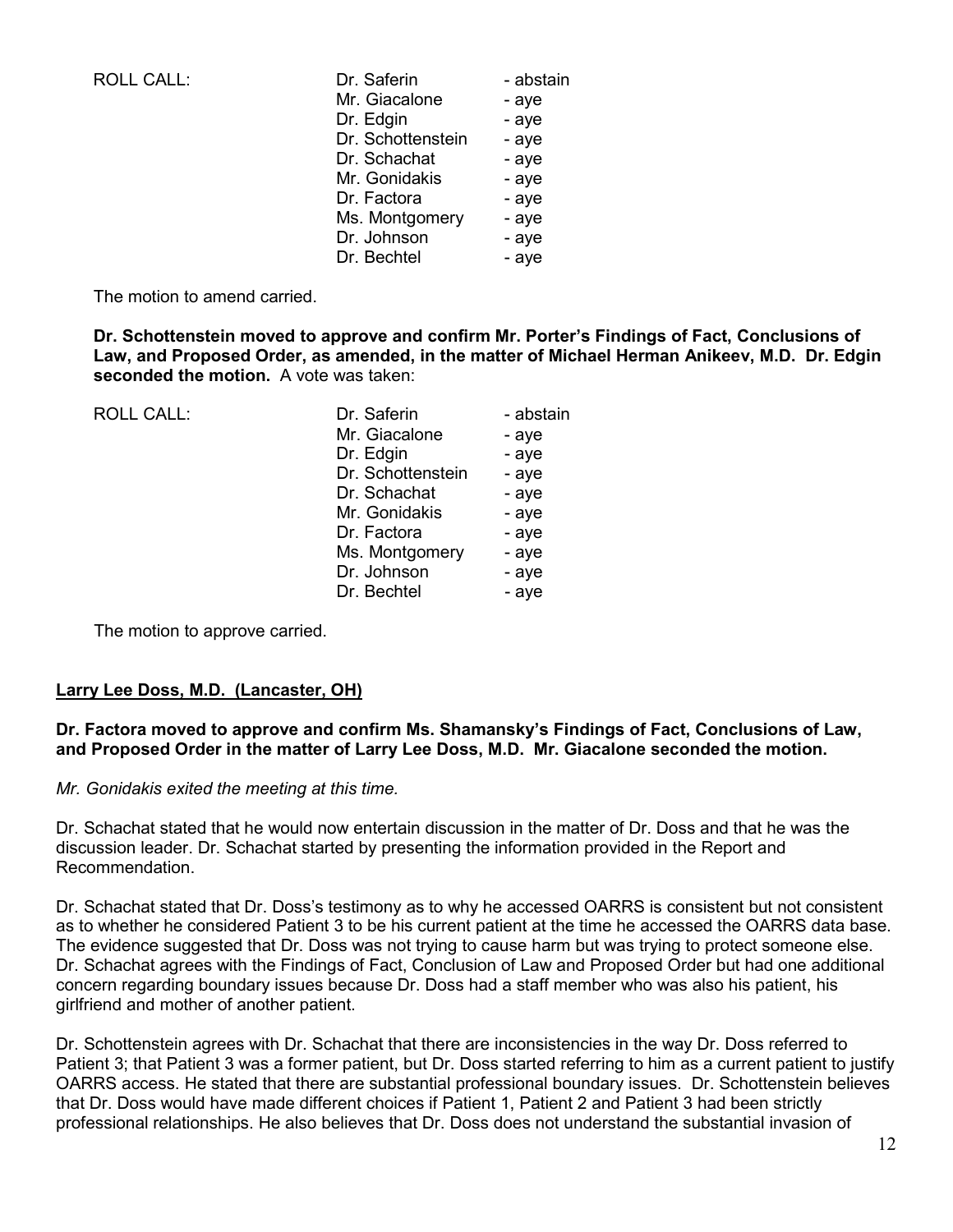privacy that occurred. If patients do not feel confident that their health information is protected, they could stop seeing health care providers and it could have a substantial impact of societal harm that would outweigh any potential societal good. According to the transcript, the terms of the proposed Board action were agreed to by the State and the defense: a 30-day stayed suspension, a course on medical ethics, probation for at least a year. The fine is standard, however, he would support an amendment for a professional boundaries course.

#### **Dr. Schottenstein moved to amend the Proposed Order to add a course(s) concerning physician/patient boundaries. Dr. Edgin seconded the motion for discussion purposes.**

Mr. Giacalone expressed concern on whether the crime fit the punishment. Maybe Dr. Doss didn't know what he was doing but he does believe it was done with good intentions. Mr. Giacalone further stated that the court only imposed a \$500 fine and the Board is proposing a \$4,000 fine. The course makes sense, but the fine is unnecessarily high. It should be at most \$500 to mirror the court's fine.

Ms. Montgomery agrees with Mr. Giacalone. She stated that she would hate to elevate rule over a sincere desire to protect human beings when they see them in danger. She also agrees that boundaries need to be addressed but a \$4,000 fine is unnecessary and a fine of \$500 makes the Board's point. Ms. Montgomery hopes Dr. Doss pursues with law enforcement if there are serious problems or risk to the patient's safety.

Dr. Schottenstein stated he was agreeable to amend his amended order to the \$500 fine but the boundary course should stay in the amended order. When Mr. Giacalone questioned the need for probation, Ms. Anderson answered that the probation provides Dr. Doss with time to complete the courses and report successful completion back to the Board. When Dr. Schachat expressed concern with fining below the minimum guidelines and if this would be setting a precedent for future cases, Ms. Anderson confirmed that the Board has discretion to fine outside of the guidelines, as they are just guidelines, and that the Board has outlined the reasoning for fining below the minimum outlined in the guidelines.

Amendment to the amended order is a fine of \$500; 30-day suspension, stayed; probationary terms for one year including a personal/professional ethics course(s) and a physician/patient boundary course(s) and other standard probationary terms. No Board member objected to changing the fine to \$500.

A vote was taken on Dr. Schottenstein's motion to amend:

| Dr. Saferin       | - abstain |
|-------------------|-----------|
| Mr. Giacalone     | - aye     |
| Dr. Edgin         | - aye     |
| Dr. Schottenstein | - aye     |
| Dr. Schachat      | - aye     |
| Dr. Factora       | - aye     |
| Ms. Montgomery    | - aye     |
| Dr. Johnson       | - aye     |
| Dr. Bechtel       | - abstain |

The motion to amend carried.

ROLL CALL:

**Dr. Schottenstein moved to approve and confirm Ms Shamansky's Findings of Fact, Conclusions of Law, and Proposed Order, as amended, in the matter of Larry Lee Doss, M.D. Dr. Factora seconded the motion.** A vote was taken:

| ROLL CALL: | Dr. Saferin<br>Mr. Giacalone<br>Dr. Edgin<br>Dr. Schottenstein | - abstain<br>- ave<br>- aye<br>- ave |
|------------|----------------------------------------------------------------|--------------------------------------|
|            | Dr. Schachat                                                   | - ave                                |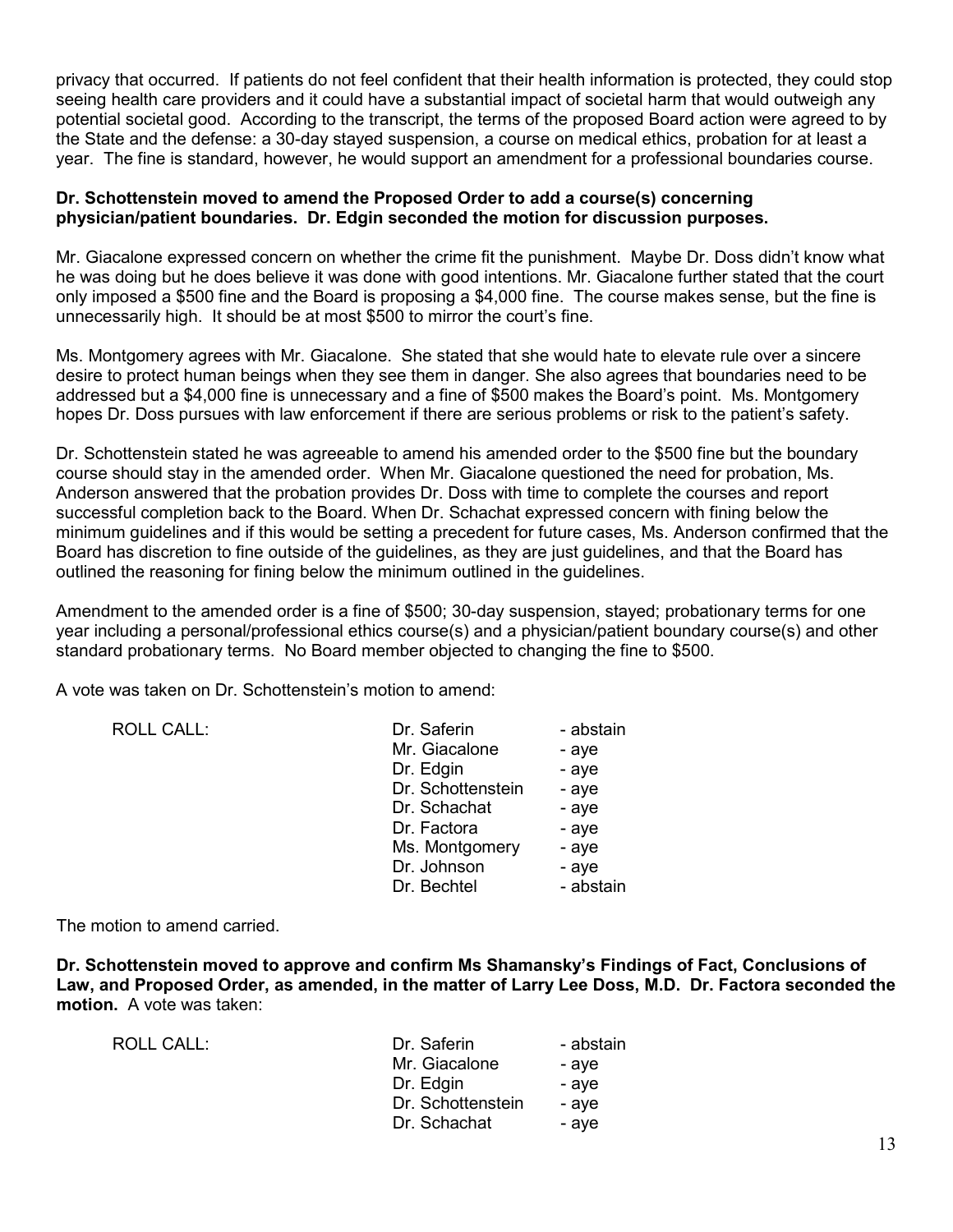| Dr. Factora    | - aye |
|----------------|-------|
| Ms. Montgomery | - aye |
| Dr. Johnson    | - aye |
| Dr. Bechtel    | - aye |

The motion to approve carried.

## **Mohammad Moayeri, M.D. (Pepper Pike, OH)**

Dr. Schachat turned the boards attention to the Mohammad Moayeri, M.D. Objections have been filed and were previously distributed to Board members. Ms. Lee was the Hearing Examiner.

Dr. Schottenstein made a motion to approve and confirm the Proposed Findings of Fact, Conclusions, and Order in the matter of Dr. Moayeri. Mr. Giacalone provided the second.

#### *Mr. Gonidakis returned to the meeting.*

Mr. Giacalone presented information from the R&R, testimony and exhibits. Mr. Giacalone stated that based upon the evidence presented, it is clear that these violations occurred.

Mr. Giacalone moved to adopt the Hearing Examiner's analysis, Findings of Fact, and Conclusions of Law. However, he asked fellow board members their thoughts as to whether a permanent revocation accompanied by an \$18,000 fine is an appropriate sanction. While it's apparent that the Respondent has credibility issues, accompanied by what he perceived to be arrogance and a view that the rules in this case do not apply to him, he questioned whether the actions that resulted in the violations at issue are egregious enough to merit permanent revocation given the circumstances presented and the relationship of the Respondent to Patient 1. Mr. Giacalone would consider a suspension or non-permanent revocation but was curious as to what his colleagues' views would be on this matter.

Dr. Schottenstein stated that the doctor has been evasive and deceptive throughout and that is not acceptable. I don't think anyone on his staff stole his pads and then wrote controlled meds to doc's family members. Don't believe anyone called into the pharmacy without his knowledge. Prescribing to a family member for a decade does not constitute an emergency situation. If the doctor's love over law rationalization is used as an excuse for breaking the law, we would have anarchy in our society. The doctor's credibility is lacking and there are aggravating circumstances in this matter such as the dishonest and selfish motives. He has submitted false statements in the disciplinary process, he did not acknowledge wrong doing, and his behavior was reckless. He used his position of trust as a doctor to engage in deceptive misconduct. When a licensee behaves this way, it demonstrates that a doctor is not fit for probation and remediation.

Dr. Schottenstein moved to approve the proposed board order for the license of Mohammad Moayeri , M.D. , to practice medicine and surgery in the State of Ohio shall be PERMANENTLY REVOKED. Within thirty days of the effective date of this Order, Dr. Moayeri shall remit payment in full of a fine of eighteen thousand dollars (\$18,000). Such payment shall be made via credit card in the manner specified by the Board through its online portal, or by other manner as specified by the Board. Mr. Giacalone seconded the motion. A vote was taken: ROLL CALL

| Motion          | Schottenstein |
|-----------------|---------------|
| 2 <sub>nd</sub> | Giacalone     |
| Saferin         | А             |
| Giacalone       |               |
| Edgin           |               |
| Schottenstein   |               |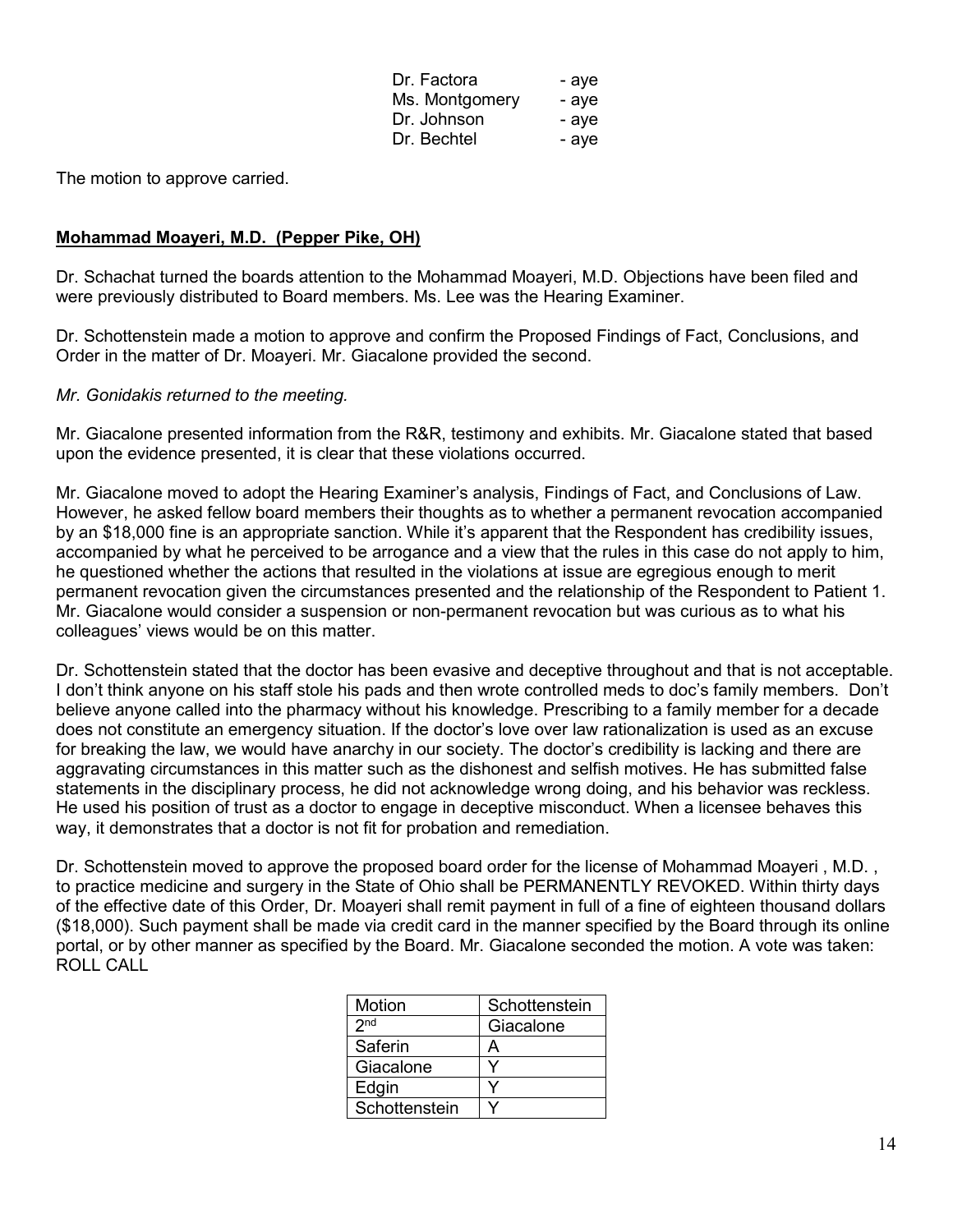| Schachat       |  |
|----------------|--|
| Gonidakis      |  |
| Factora        |  |
| Montgomery     |  |
| Johnson        |  |
| <b>Bechtel</b> |  |

# **V.PROPOSED FINDINGS AND PROPOSED ORDERS (none)**

## **VI.FINDINGS, ORDERS, AND JOURNAL ENTRIES**

Dr. Schachat stated: In the following matters, the Board issued Notices of Opportunity for Hearing, and documentation of Service was received for each. There were no timely requests for hearing filed, and more than 30 days have elapsed since the mailing of the Notices. These matters are therefore before the Board for final disposition. These matters are non-disciplinary in nature, and therefore all Board members may vote. Nicole Ery, M.T. (Tecumseh, MI)

Dr. Schachat stated that Ms. Ery has applied for a license to practice massage therapy in Ohio. The Board notified Ms. Ery that it proposed to deny her application because she does not hold a diploma or certificate from a school, college, or institution in another state or jurisdiction that meets the Board's required course of instruction; and Ms. Ery hasn't held a current license, registration, or certificate of good standing for massage therapy in another state for at least the preceding five years.

Dr. Saferin made a motion to find that the allegations set forth in the September 19, 2018 Notice of Opportunity for Hearing have been proven to be true by a preponderance of the evidence, and that the Board enter an Order, effective immediately upon mailing, denying Ms. Ery's application for a license to practice massage therapy in Ohio. Dr. Bechtel provided a second.

| Motion          | Saferin        |
|-----------------|----------------|
| 2 <sub>nd</sub> | <b>Bechtel</b> |
| Saferin         |                |
| Giacalone       |                |
| Edgin           |                |
| Schottenstein   |                |
| Schachat        | Y              |
| Gonidakis       |                |
| Factora         |                |
| Montgomery      |                |
| Johnson         |                |
| <b>Bechtel</b>  |                |

# **Allan Edward Gettys, M.T. (Grove City, OH)**

Dr. Schachat stated that Mr. Gettys has applied for restoration of his Ohio massage therapy license. The Board notified Mr. Gettys that it proposed to approve his application, pending successful completion of the Massage and Bodywork Licensing Examination (MBLEX), due to the fact that he has not engaged in the active practice of massage therapy for more than two years.

Dr. Saferin made a motion to find that the allegations set forth in the November 14, 2018 Notice of Opportunity for Hearing have been proven to be true by a preponderance of the evidence, and that the Board enter an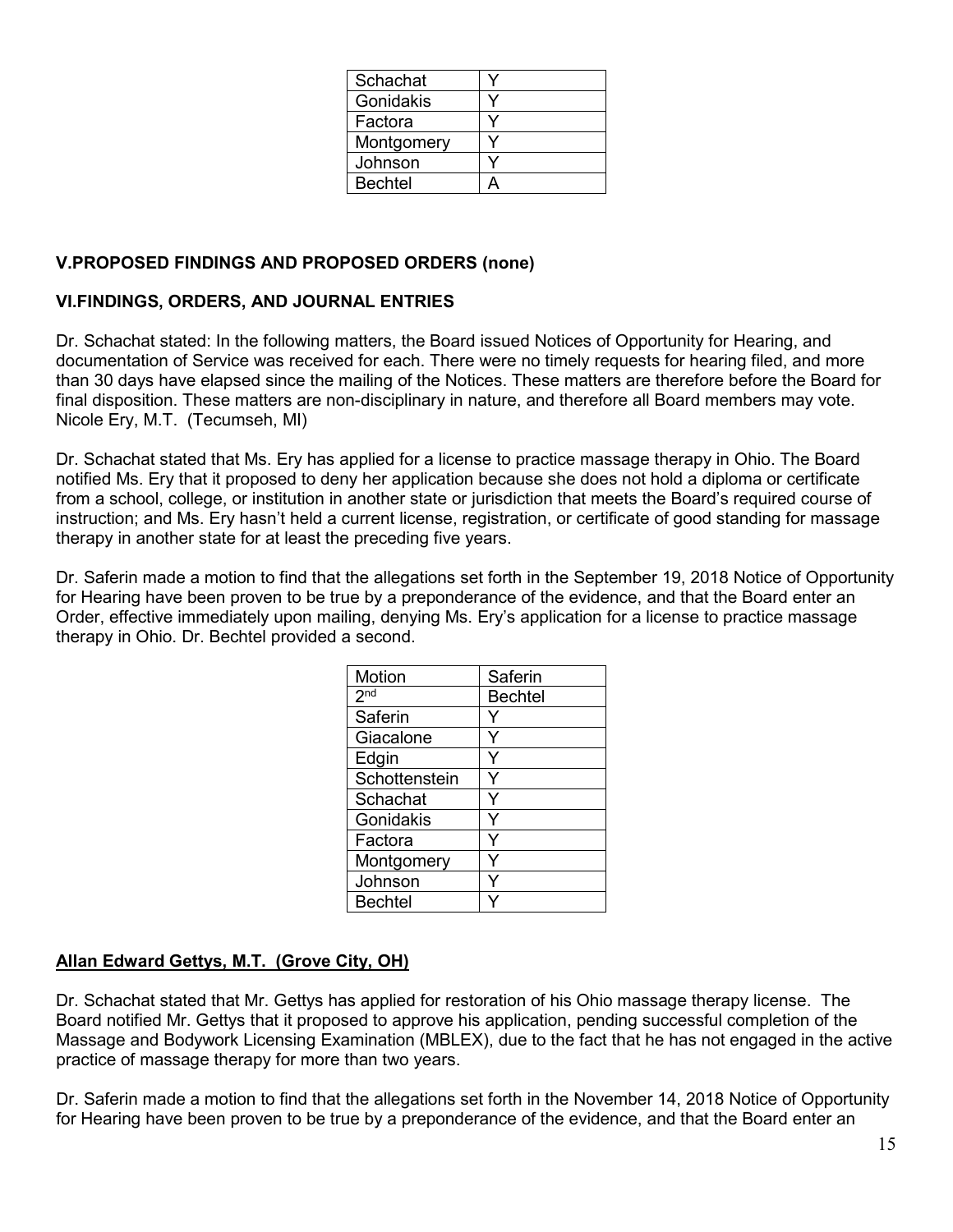Order, effective immediately upon mailing, approving Mr. Gettys' application for restoration of his Ohio massage therapy license, pending successful completion of the MBLEX within six months of the mailing of the Notice of Opportunity for Hearing. Dr. Edgin provided the second.

| Motion          | Saferin |
|-----------------|---------|
| 2 <sup>nd</sup> | Edgin   |
| Saferin         |         |
| Giacalone       |         |
| Edgin           |         |
| Schottenstein   |         |
| Schachat        |         |
| Gonidakis       |         |
| Factora         |         |
| Montgomery      |         |
| Johnson         |         |
| <b>Bechtel</b>  |         |

## **VII. EXECUTIVE SESSION I**

Dr. Schottenstein made a motion to go into Executive Session to confer with the Medical Board's attorneys on matters of pending or imminent court action, and for the purpose of deliberating on proposed consent agreements in the exercise of the Medical Board's quasi-judicial capacity. Dr. Saferin seconded the motion.

| Motion          | Schottenstein |
|-----------------|---------------|
| 2 <sup>nd</sup> | Saferin       |
| Saferin         |               |
| Giacalone       |               |
| Edgin           |               |
| Schottenstein   |               |
| Schachat        |               |
| Gonidakis       |               |
| Factora         |               |
| Montgomery      |               |
| Johnson         |               |
| <b>Bechtel</b>  |               |

Executive Session 1 began at 11:13 a.m. and ended at 11:30 a.m.

The board recessed for lunch at 1:54 a.m. and returned at 1:07 p.m.

## **IX. SETTLEMENT AGREEMENTS**

Motion to ratify the proposed consent agreement for Pradeep Mathur, M.D. (Poland, Ohio):

| Motion          | Schottenstein |
|-----------------|---------------|
| 2 <sub>nd</sub> | Edgin         |
| Saferin         | А             |
| Giacalone       |               |
| Edgin           |               |
| Schottenstein   |               |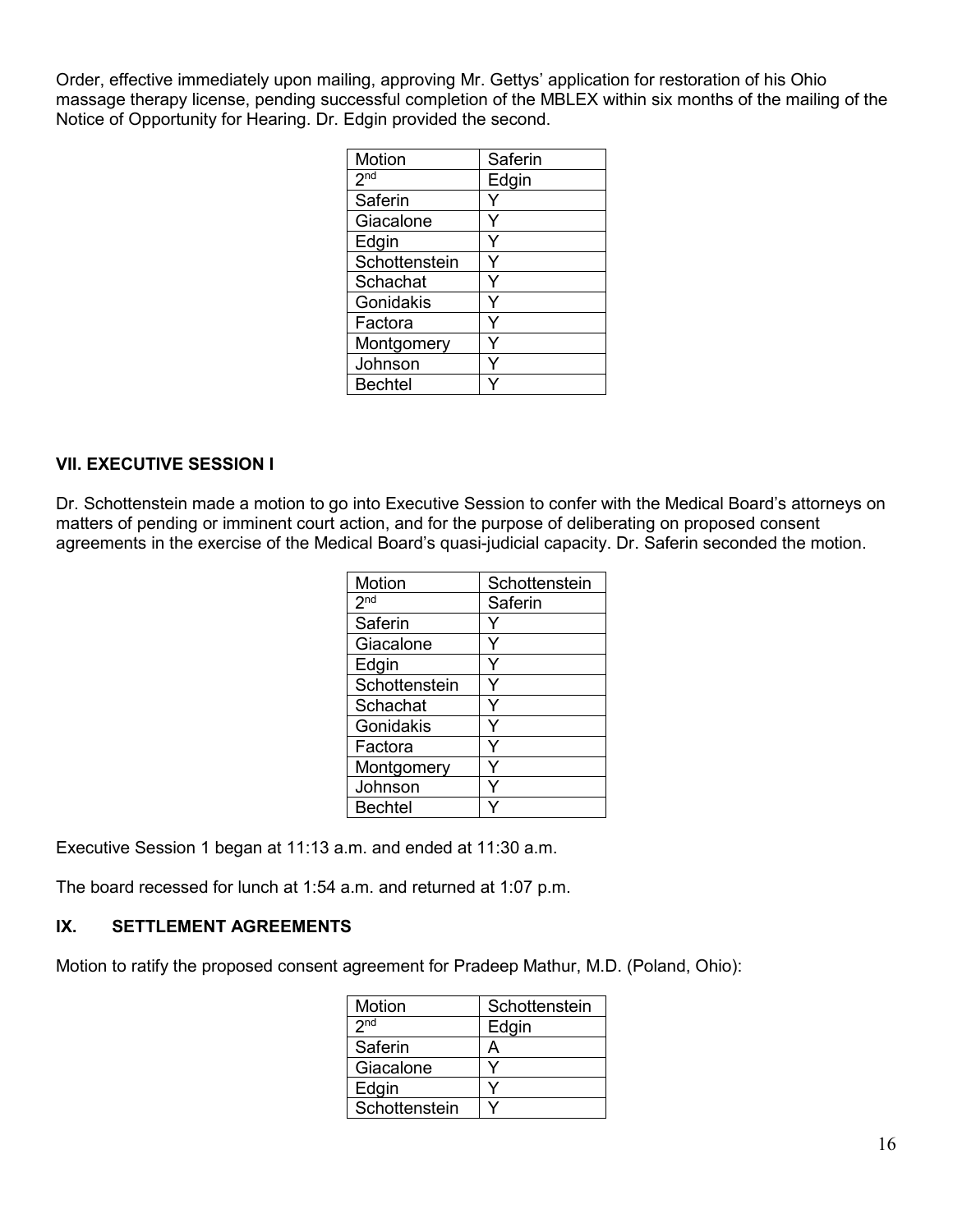| Schachat       |  |
|----------------|--|
| Gonidakis      |  |
| Factora        |  |
| Montgomery     |  |
| Johnson        |  |
| <b>Bechtel</b> |  |

Motion to ratify the proposed Permanent Surrender with Crystal R. Goveia M.D., (Perrysburg, Ohio):

| Motion          | Schottenstein |
|-----------------|---------------|
| 2 <sup>nd</sup> | Edgin         |
| Saferin         | А             |
| Giacalone       |               |
| Edgin           |               |
| Schottenstein   |               |
| Schachat        |               |
| Gonidakis       |               |
| Factora         |               |
| Montgomery      |               |
| Johnson         |               |
| <b>Bechtel</b>  |               |

Motion to ratify the proposed Probationary Consent Agreement with Cherilynn M. Waldron, R.C.P. (Cortland, Ohio):

| Motion          | Schottenstein |
|-----------------|---------------|
| 2 <sub>nd</sub> | Factora       |
| Saferin         | А             |
| Giacalone       |               |
| Edgin           |               |
| Schottenstein   |               |
| Schachat        |               |
| Gonidakis       |               |
| Factora         |               |
| Montgomery      |               |
| Johnson         |               |
| <b>Bechtel</b>  |               |

Motion to ratify the proposed Permanent Surrender with Leslie Loren Ashley, L.M.T, (New Lexington, Ohio):

| Motion          | <b>Bechtel</b> |
|-----------------|----------------|
| 2 <sup>nd</sup> | Factora        |
| Saferin         | А              |
| Giacalone       |                |
| Edgin           |                |
| Schottenstein   |                |
| Schachat        |                |
| Gonidakis       |                |
| Factora         |                |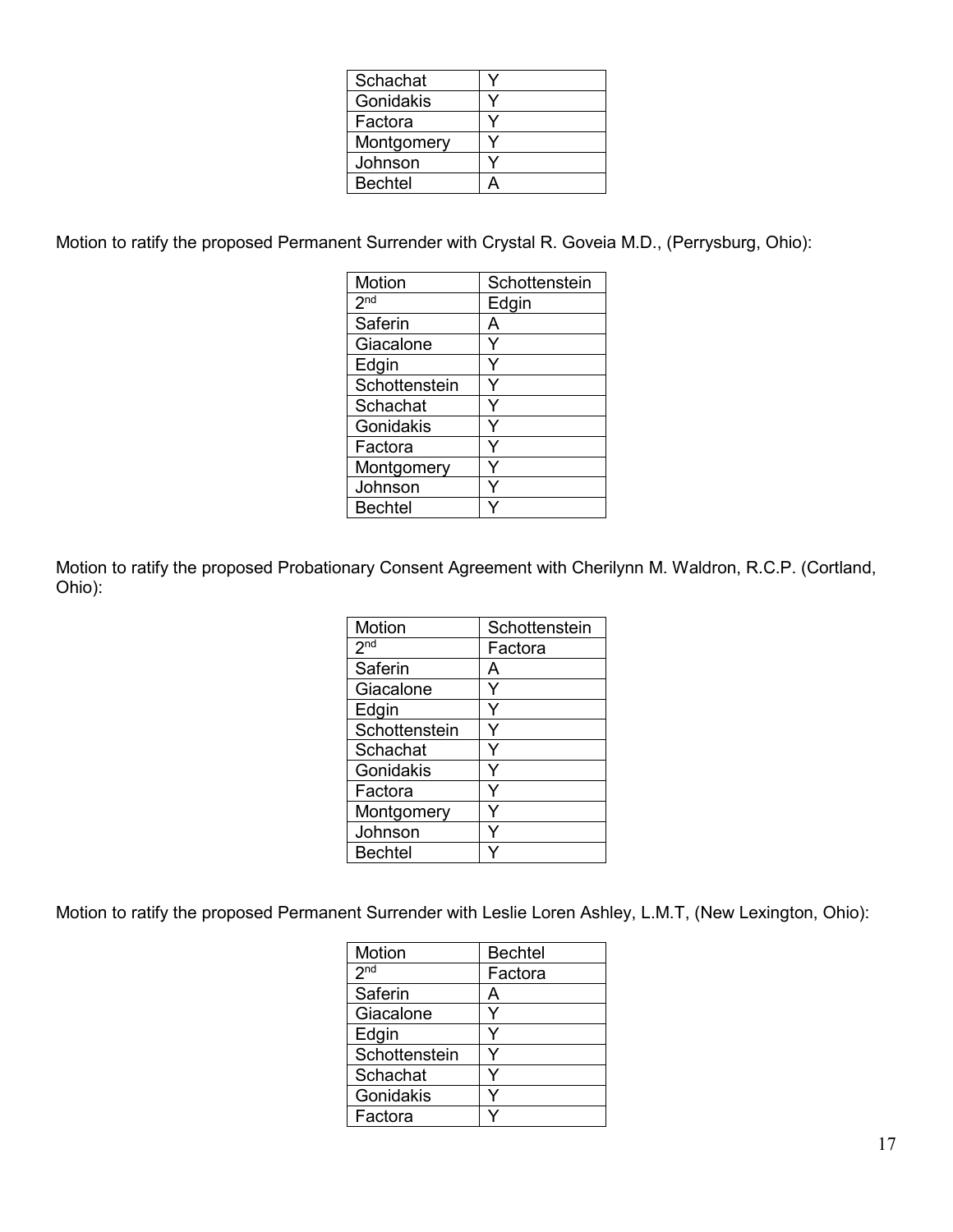| Montgomery     |  |
|----------------|--|
| Johnson        |  |
| <b>Bechtel</b> |  |

## **X. NOTICES OF OPPORTUNITY FOR HEARING, ORDERS OF SUMMARY SUSPENSION, ORDERS OF IMMEDIATE SUSPENSION, AND ORDERS OF AUTOMATIC SUSPENSION**

Ms. Marshall presented four proposed citations. The first, issued to Phillip Christopher Demio, M.D., based on medical care and prescribing to 16 patients. The second is to be issued to Joshua Payne, M.T. based on violation of the sexual misconduct rule. Third citation is to be issued to Joseph S. Peyton, D.O. based on medical care and prescribing for seven patients. The fourth citation is to be issued to Vanessa Russell, M.D. based on action taken by the Alabama medical board that restricted this physician's prescribing.

Motion to approve Notices of Opportunity for Hearing for Phillip Christopher Demio, M.D., and Joseph S. Peyton, D.O.:

| Motion          | Schottenstein |
|-----------------|---------------|
| 2 <sub>nd</sub> | Factora       |
| Saferin         | А             |
| Giacalone       |               |
| Edgin           |               |
| Schottenstein   |               |
| Schachat        |               |
| Gonidakis       |               |
| Factora         |               |
| Montgomery      |               |
| Johnson         |               |
| <b>Bechtel</b>  |               |

Motion to approve Notices of Opportunity for Hearing for Joshua Payne, M.T. and Vanessa Russell, M.D.:

| Motion           | Schottenstein |
|------------------|---------------|
| $2n\overline{d}$ | Factora       |
| <b>Saferin</b>   | А             |
| Giacalone        |               |
| Edgin            |               |
| Schottenstein    |               |
| Schachat         |               |
| Gonidakis        |               |
| Factora          |               |
| Montgomery       |               |
| Johnson          |               |
| <b>Bechtel</b>   |               |

Ms. Montgomery offered praise on the speed of the Enforcement section for turning information received from another state so quickly.

## **XI. RULES & POLICIES**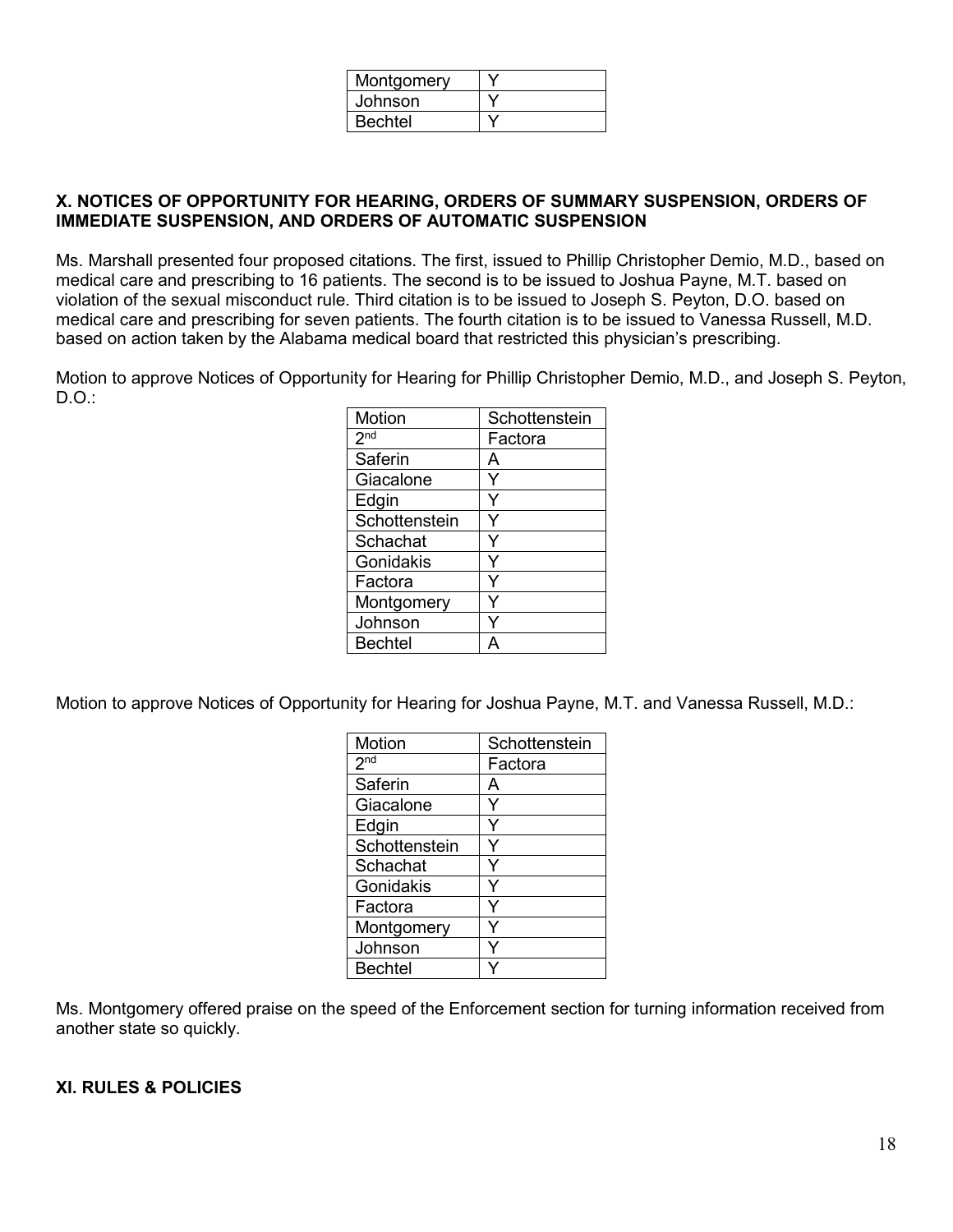a. Adoption of Amended Rules Ms. Debolt stated that Rules 4731-10 and 4731-16 can be adopted with an effective date of January 31, 2019.

| Motion          | Saferin   |
|-----------------|-----------|
| 2 <sub>nd</sub> | Giacalone |
| Saferin         |           |
| Giacalone       |           |
| Edgin           |           |
| Schottenstein   |           |
| Schachat        |           |
| Gonidakis       |           |
| Factora         |           |
| Montgomery      |           |
| Johnson         |           |
| <b>Bechtel</b>  |           |

b. Adoption of New Rules. Ms. Debolt stated that with the board's motion the new rules would implement the One-bite program with an effective date of January 31, 2019.

| Motion          | Saferin       |
|-----------------|---------------|
| 2 <sub>nd</sub> | Schottenstein |
| Saferin         |               |
| Giacalone       |               |
| Edgin           |               |
| Schottenstein   |               |
| Schachat        |               |
| Gonidakis       |               |
| Factora         |               |
| Montgomery      |               |
| Johnson         |               |
| <b>Bechtel</b>  |               |

## **XII. OPERATIONS REPORT**

Staff: Mr. Groeber stated that board staff are working to fill the number of current vacancies filled as quickly as possible. At the time of dissemination of the operations report document, Investigators were scheduled to return their board-issued firearms on Monday, January 7, 2019. All indications are that the returns went smoothly and faster than anticipated. All firearms have been returned and are being stored at ODNR.

Investigations and Enforcements: There was a significant spike in open cases over the last month related to a single incident which promoted numerous complaints. The board issued 20% more new licenses last year compared to 2017; they were issued 24% faster than the year prior. The staff is starting to look at the compliance data base. Because of better categorization, it appears that we have 25% fewer licensees on probation.

Board meeting materials: Ms. Montgomery stated that she no longer is calling for a review of the board meeting material as the OnBoard software has addressed her concerns. Mr. Giacalone suggesting flagging the probationary requests which the Secretary and Supervising member do not agree with so board members can provide a higher level of scrutiny while reviewing board meeting materials.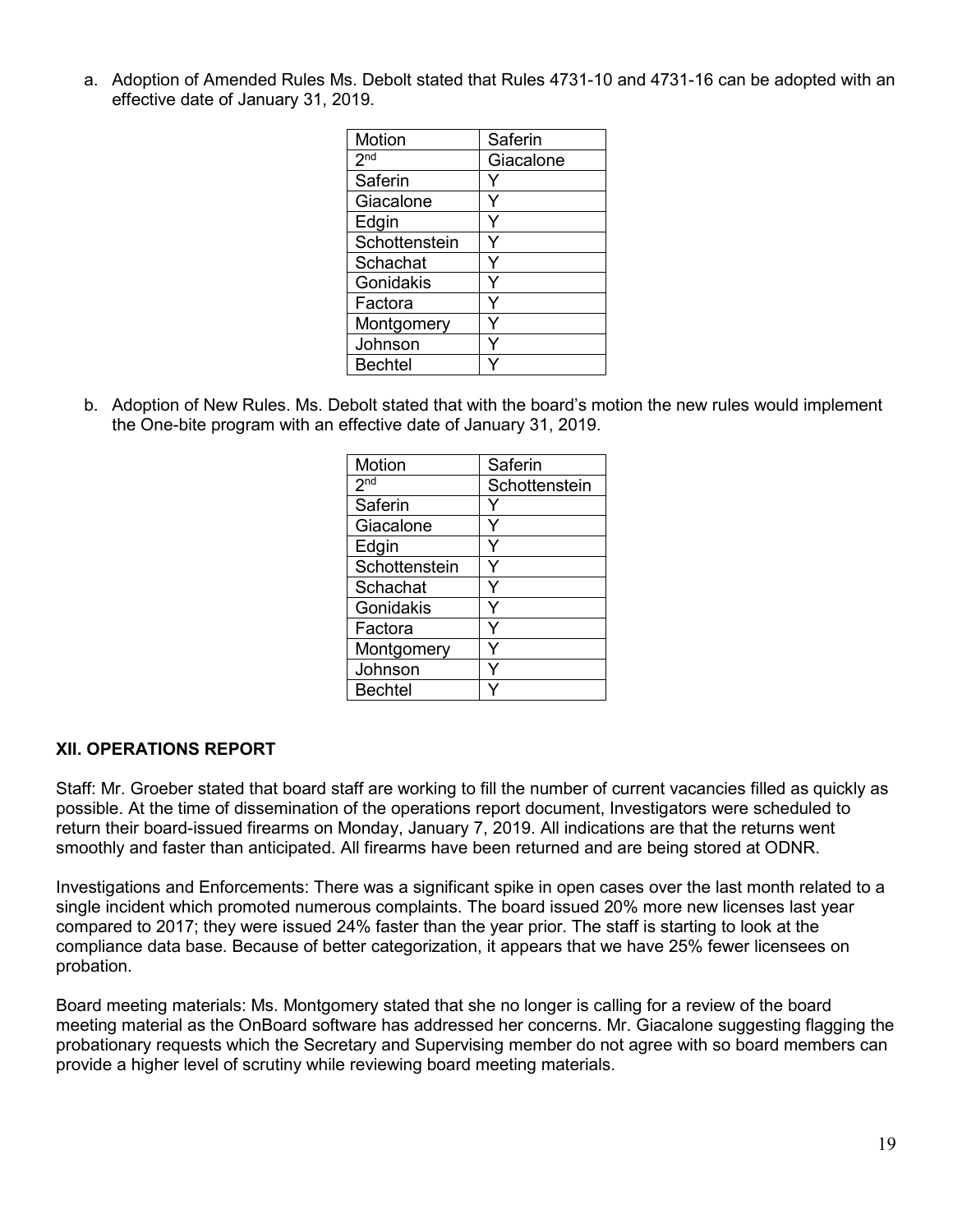Physician Assistant Policy Committee: Senate Bills 229 and 221 removes the physician assistant formulary and allows the medical board to determine when the committee needs meet to address rules. Ms. Debolt estimated that based on the effective date of the bills, by March the committee will not longer need to review a formulary. Mr. Groeber stated that the board members who are involved in the committee should attend the planned meetings for January and February.

Federation of State Medical Board's annual meeting will occur April 25-27, 2019 in Ft. Worth, Texas. Dr. Schachat and Mr. Giacalone will attend on scholarship. Dr. Schottenstein, Dr. Edgin and Dr. Bechtel also expressed interest in attending.

Financial disclosure is due May 15, 2019. Ms. Debolt will provide follow up support for the board members.

## **XIII.APPLICATION PROCESS FOR DIETETICS AND RESPIRATORY CARE ADVISORY COUNCILS**

Mr. Smith stated that members who are on one-year terms on the respiratory care and dietetics councils will soon be up for reappointment. The statutes and rules do not speak to the process for reappointment. Mr. Smith suggested that any advisory candidate, incumbent or new, complete an application for the advisory council position. If selected, they would be appointed for a three-year term.

Motion to approve suggested process for application and appointment:

| Motion          | Factora       |
|-----------------|---------------|
| 2 <sub>nd</sub> | Schottenstein |
| Saferin         |               |
| Giacalone       |               |
| Edgin           |               |
| Schottenstein   |               |
| Schachat        |               |
| Gonidakis       |               |
| Factora         |               |
| Montgomery      |               |
| Johnson         |               |
| <b>Bechtel</b>  |               |

When Ms. Montgomery inquired if the associations had input to the application/selection process. Mr. Smith assured Ms. Montgomery that we selected a process that is the most open, fair and transparent. He also stated that the associations provide a nomination for council members.

## **XIV.DIETETICS ADVISORY COUNCIL REPORT**

Mr. Smith provided a report from the January 8 Dietetics Advisory Council: The council approved December meeting minutes; reviewed continuing education jurisprudence video which is now available in the form of a video and quiz on med.ohio.gov; council members were informed of licensure statistics; members reviewed FAQs which will be presented to the Policy Committee in February; and discussed topics for future meetings. The next Dietetics Advisory Council meeting will be April 9 (now quarterly).

*Board recessed for lunch at 11:55 a.m. Board returned from lunch at 1:05 p.m.*

**VIII. EXECUTIVE SESSION II**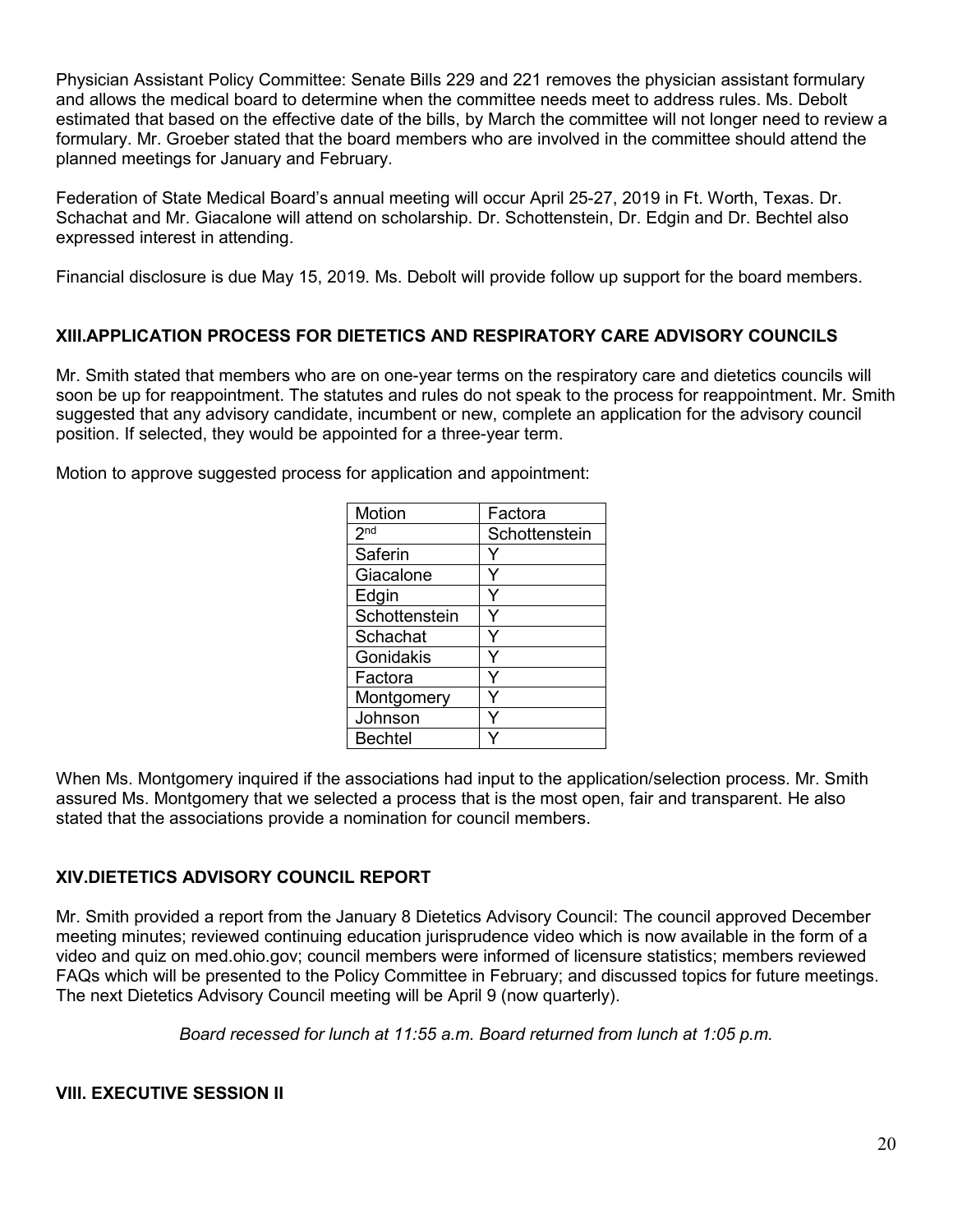Dr. Schachat called for a motion to go into Executive Session for the purpose of preparing for, conducting, or reviewing negotiations or bargaining sessions with public employees concerning their compensation or other terms and conditions of their employment; and to consider the appointment, employment, dismissal, discipline, promotion, demotion, or compensation of a public employee or official.

| Motion          | Edgin         |
|-----------------|---------------|
| 2 <sup>nd</sup> | Schottenstein |
| Saferin         |               |
| Giacalone       |               |
| Edgin           |               |
| Schottenstein   |               |
| Schachat        |               |
| Gonidakis       |               |
| Factora         |               |
| Montgomery      |               |
| Johnson         |               |
| <b>Bechtel</b>  |               |

*Board went into the second executive session at 1:07 p.m. Board came out of executive session at 1:17 p.m.*

# **XV.REPORTS BY ASSIGNED COMMITTEES**

## **Finance Committee Report**

Dr. Schottenstein provided the following update: Revenue was \$549,635 for November 2018. That approximates the October 2018 revenue. In an odd-number fiscal year, the months of October and November are typically low-revenue months. Odd-numbered fiscal years are low-revenue years in general, and it won't be surprising if we have negative net revenue for the year. We make up for it in the even-numbered fiscal years, where we might take in approximately \$1 million surplus, and that will carry us through a biennium. Nothing is due in November in terms of renewals. We are having a dip, but December should pick up with the January 1 renewal deadline that is pending. Net fiscal year revenue was a negative \$253,193 for November 2018, but we still are up 30% year-to-date with regard to revenue overall, and our cash balance is still substantial at \$5,165,164.

Dr. Schottenstein continued by stating: Regarding expenditures, the 5.9% increase year-to-date substantially reflects the charge for operational expenses, which includes rent for office space and computer-related services. DAS bills for those services approximately every quarter, and that 5.9% value reflects that operational charge.

With regard to fines, Dr. Schottenstein stated: we have received a \$20,000 payment since the last report.

Dr. Schottenstein summarized the Outreach and Education report stating that additional bids would be collected before proceeding with the board's magazine publication. The communications team is developing a fact sheet and video to educate prescribers about the chronic and subacute pain prescribing rules.

Earlier this fiscal year, the medical board took over room 336 to act as the new hearing room and large group meeting room for the board. In order to facilitate hearings, remote meetings, and multimedia presentations, the room should be outfitted with a large monitor, speakers, and updated conference phone. The staff reviewed a number of proposed installations recommended by DAS and selected the lowest price option with the equipment required. The quote, specification of work, and layout are attached for the committee's review.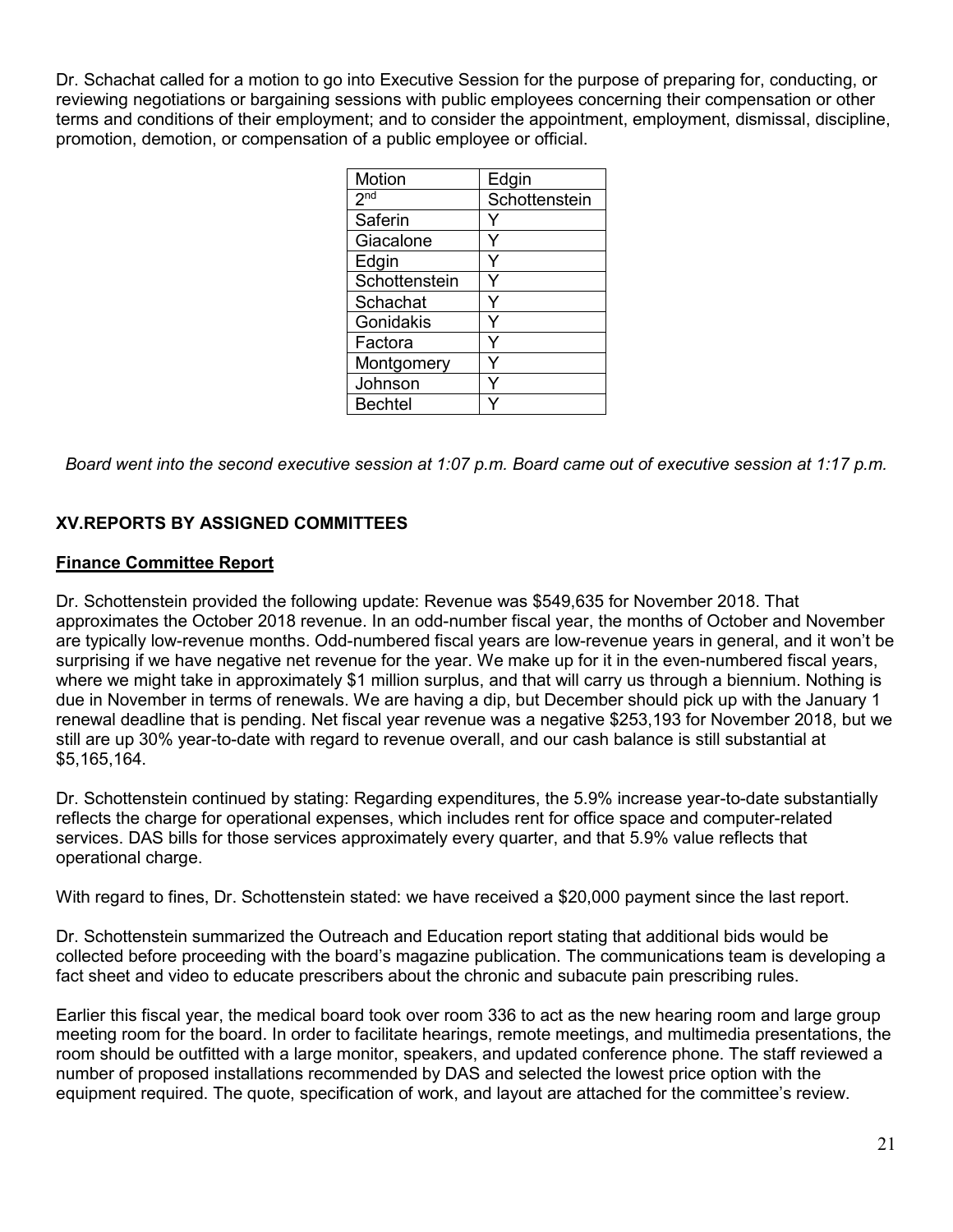Motion to approve the purchase of Room 336 audio-visual materials, for a total amount not to exceed \$12,751.

| Motion          | Saferin  |
|-----------------|----------|
| 2 <sub>nd</sub> | Edgin    |
| Voice vote      | All: Aye |

Motion to approve the tenant improvement projects for room 336 for a total of \$22,137.95 as bid out by the Department of Administrative Services.

| <b>Motion</b>   | Saferin  |
|-----------------|----------|
| 2 <sub>nd</sub> | Edgin    |
| Voice vote      | All: Aye |

Motion to approve Dr. Schachat it to attend the 2019 annual meeting of the Federation of State Medical Board and accept the FSMB Voting Delegates scholarship; as Dr. Schachat's attendance at the FSMB meeting is in connection with his responsibilities as, and is related to his position as, president of the State Medical Board of Ohio. Any travel expenses not covered by scholarship will be paid by the medical board in accordance with state travel policy.

| Motion     | Saferin        |
|------------|----------------|
| 2nd        | <b>Bechtel</b> |
| Schachat   | Abstain        |
| All others | Ave            |

Motion to approved Mr. Giacalone to attend the 2019 annual meeting of the Federation of State Medical Board and accept the FSMB Nominating Committee member scholarship, as Mr. Giacalone's attendance at the FSMB meeting is in connection with his responsibilities as, and is related to his position as, a member of State Medical Board of Ohio. Any travel expenses not covered by scholarship will be paid by the medical board in accordance with state travel policy.

| <b>Motion</b>   | Saferin        |
|-----------------|----------------|
| 2 <sub>nd</sub> | <b>Bechtel</b> |
| Giacalone       | Abstain        |
| All others      | Ave            |

Motion to approve Mr. Groeber to attend the 2019 annual meeting of the Federation of State Medical Board and accept the FSMB Executive Director scholarship, as his attendance at the meeting is in connection with his responsibilities as, and is related to his position as, executive director of the State Medical Board of Ohio. Any travel expenses not covered by scholarship will be paid by the medical board in accordance with state travel policy.

| Motion          | Saferin        |
|-----------------|----------------|
| 2 <sub>nd</sub> | <b>Bechtel</b> |
| Voice vote      | All Aye        |

Motion to approve Mr. Groeber to attend the 2019 annual meeting of Administrators in Medicine, as his attendance at the meeting is in connection with his responsibilities as, and is related to his position as, executive director of the State Medical Board of Ohio. Any travel expenses not covered by scholarship will be paid by the medical board in accordance with state travel policy.

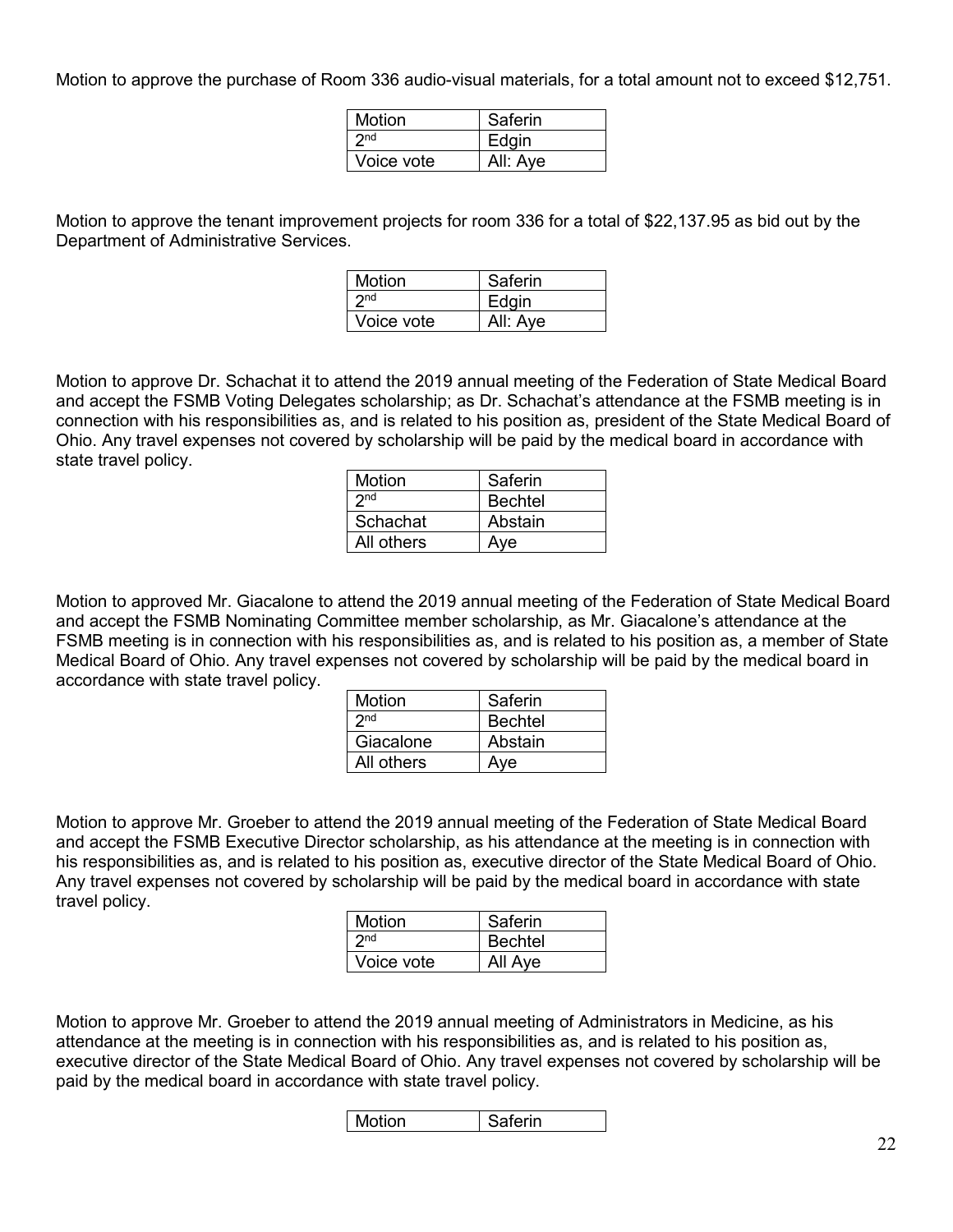|            | Bechtel |
|------------|---------|
| Voice vote | All Aye |

Ms. Loe presented the annual board member compensation report to the finance committee and full board as required by board policy. The total amount paid to board members for January 2018 through December 2018 was \$83,209.52. That was up from \$76,428.82 from January through December 2017. Mr. Groeber confirmed the information is published in the board's annual report and on the board's website. Ms. Loe added that board members would soon be receiving the State Medical Board of Ohio 2018 totals for travel reimbursement which will need to be included on their annual financial disclosure statement.

#### **Policy Committee Report**

Mr. Giacalone reported that Ms. Anderson is going to make some suggested edits to the pharmacy consultation agreement rules. The policy approved initial circulation and the committee will review again after that.

Motion to send a letter to the State of Ohio Board of Pharmacy indicating that the board/Policy Committee has reviewed their consultation agreement rules and we don't have any comments.

| Motion          | <b>Bechtel</b> |
|-----------------|----------------|
| 2 <sub>nd</sub> | Edgin          |
| Voice vote      | All Aye        |

Motion to rescind rule 4731-16-16 the use of buprenorphine by practitioners while practicing and send to the Common Sense Initiative (CSI).

| Motion          | Saferin        |
|-----------------|----------------|
| 2 <sub>nd</sub> | <b>Bechtel</b> |
| Voice vote      | All Aye        |

## **Licensure Committee Report**

Dr. Saferin presented the licensure applications for consideration by the board. He stated that Khalid Hasan, M.D.'s application was tabled to do further research.

Motion to approve Lorie Dalrymple, M.T. application for restoration of her Ohio license pending successful completion of the MBLEx within six months from the date of mailing of the Notice of Opportunity for a Hearing.

| Motion          | Saferin |
|-----------------|---------|
| 2 <sub>nd</sub> | Factora |
| Saferin         |         |
| Giacalone       |         |
| Edgin           |         |
| Schottenstein   | Y       |
| Schachat        | Y       |
| Gonidakis       | v       |
| Factora         | Y       |
| Montgomery      |         |
| Johnson         |         |
| <b>Bechtel</b>  |         |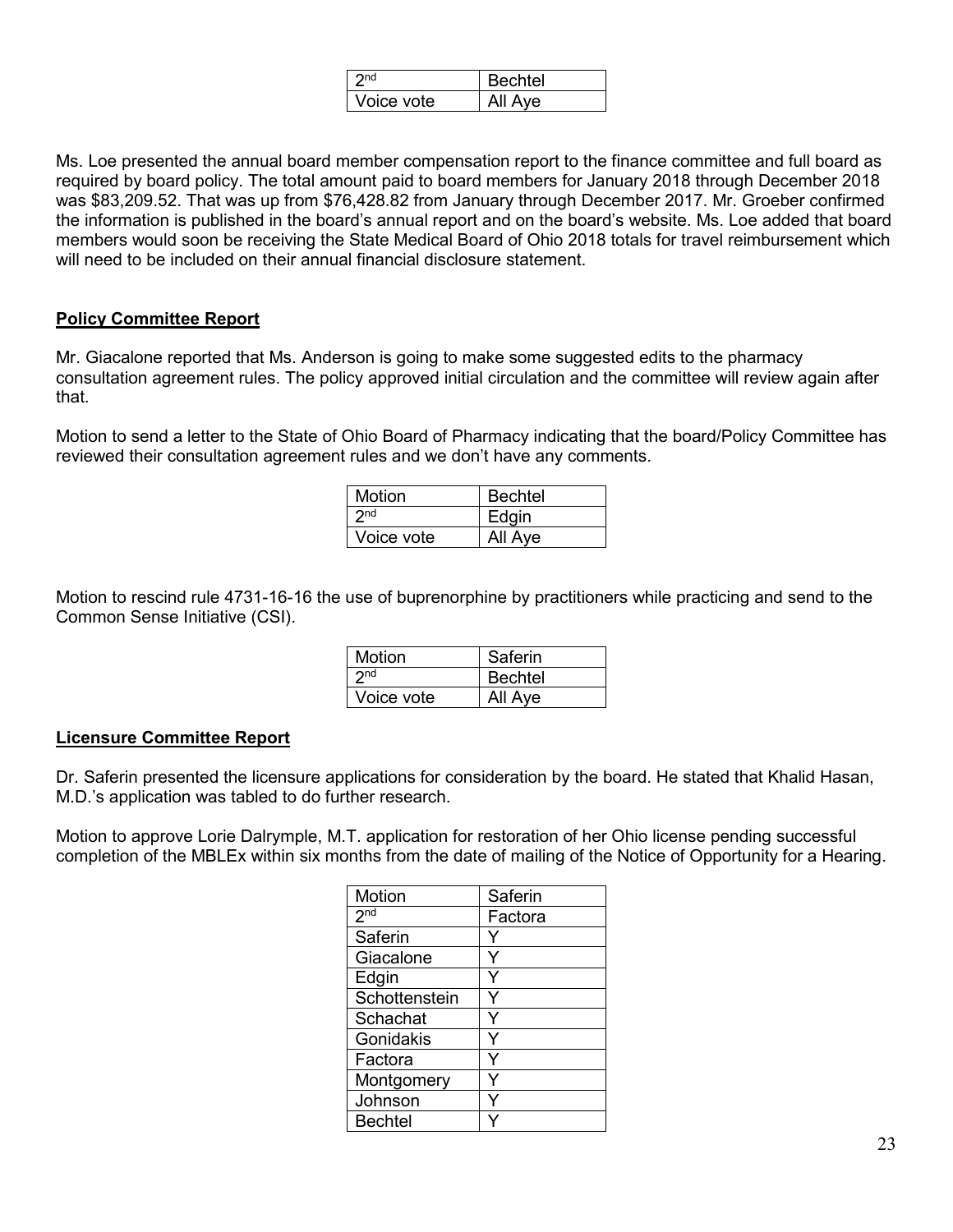Motion to approve Jenifer Heidtman, M.T.'s application for restoration of her Ohio license pending successful completion of the MBLEx within six months from the date of mailing of the Notice of Opportunity for a Hearing.

| Motion          | Saferin        |
|-----------------|----------------|
| 2 <sub>nd</sub> | <b>Bechtel</b> |
| Saferin         |                |
| Giacalone       |                |
| Edgin           |                |
| Schottenstein   |                |
| Schachat        |                |
| Gonidakis       |                |
| Factora         |                |
| Montgomery      |                |
| Johnson         |                |
| <b>Bechtel</b>  |                |

Motion to approve Tanya Jolliffe, L.D.'s application for restoration of her Ohio license as presented.

| Motion          | Edgin         |
|-----------------|---------------|
| 2 <sub>nd</sub> | Schottenstein |
| Saferin         |               |
| Giacalone       |               |
| Edgin           |               |
| Schottenstein   |               |
| Schachat        |               |
| Gonidakis       |               |
| Factora         |               |
| Montgomery      |               |
| Johnson         |               |
| <b>Bechtel</b>  |               |

## **Compliance Committee Report**

Dr. Schottenstein provided a report from the December 12, 2018 committee meeting. The committee approved continuation of probation for Thomas G. Bering, M.D.; James C. Johnson, D.O.; and Krista M. Rubosky, P.A. The committee approved the proposed schedule of office conferences. The committee recommended the approval for three applications of treatment providers.

Motion to approve Certificate of Good Standing as a treatment provider for impaired physicians for Addiction Campus of Ohio: The Bluffs; Summa Health Addiction Medicine (St. Thomas Ignatia Hall); and Origins Behavioral Healthcare.

| Motion          | Saferin   |
|-----------------|-----------|
| 2 <sup>nd</sup> | Giacalone |
| Saferin         |           |
| Giacalone       |           |
| Edgin           |           |
| Schottenstein   |           |
| Schachat        |           |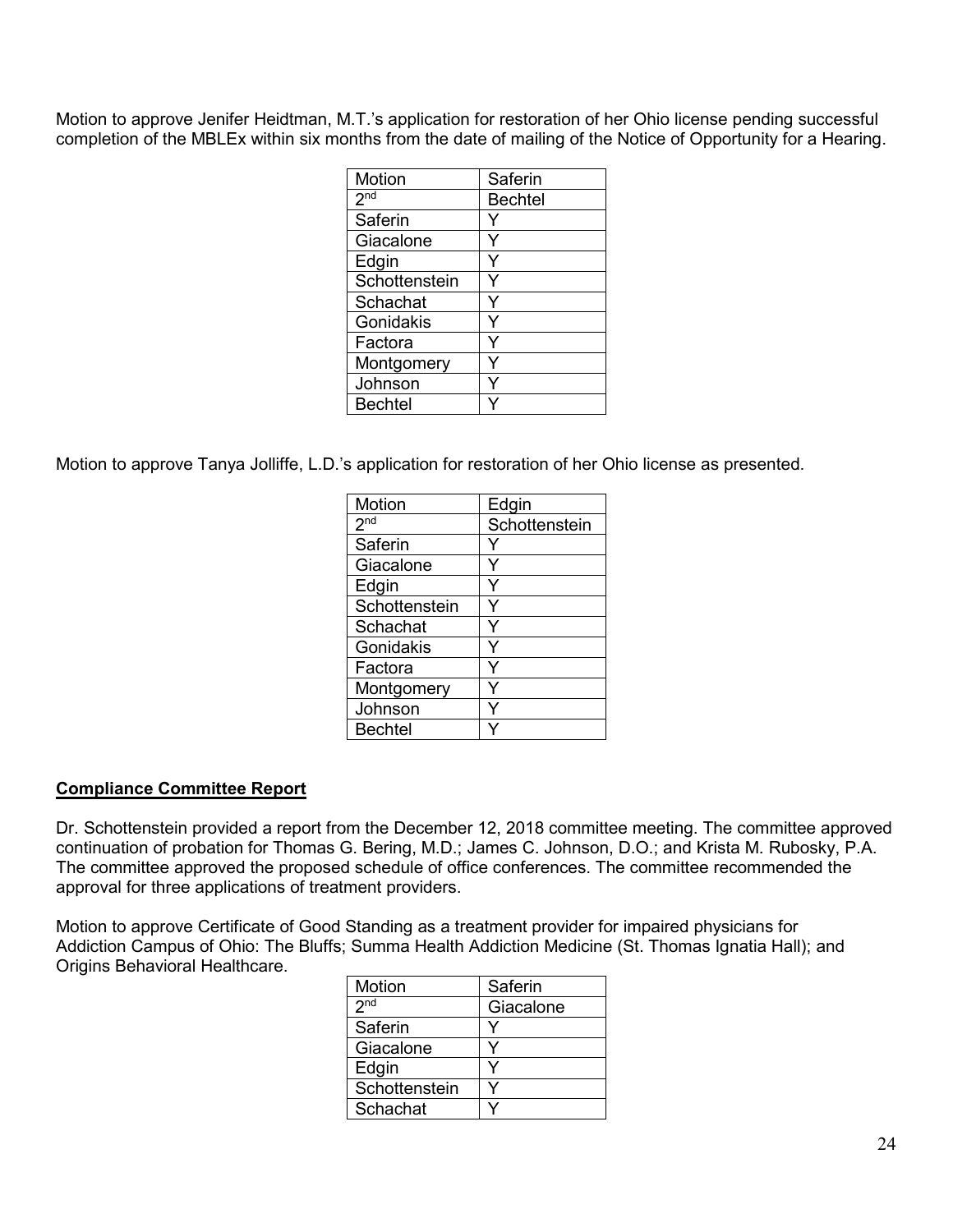| Gonidakis      |  |
|----------------|--|
| Factora        |  |
| Montgomery     |  |
| Johnson        |  |
| <b>Bechtel</b> |  |

## **XVI.PROBATIONARY REQUESTS**

Dr. Schachat asked the board to consider the Probationary Requests in today's Agenda.

- a. Christopher G. Alsager Lee, M.D. (Marietta, OH)
- b. Rebecca T. Cirino, D.O. (Valley City, OH)
- c. Jagprit S. Dhillon, M.D. (Brecksville, OH)
- d. Matthew J. Goldschmidt, M.D. (Independence, OH)
- e. Anshuli Gupta, M.D. (Columbus, OH)
- f. Kenneth Hanover, M.D. (Lima, OH)
- g. Peter C. Johnson, M.D. (Oregon, OH)
- h. Wendy M. Johnson, R.C.P. (Hilliard, OH)
- i. John K. Krebs, M.D. (Elyria, OH)
- j. Shannon Lee Swanson, D.O. (East Springfield, PA)
- k. Michael Todd Tatro, M.D. (Lower Salem, OH)
- l. Kevin A. Horvath, M.D. (Vandalia, OH)

Wendy M. Johnson, R.C.P.: Early release from the terms of the June 8, 2016 Adjudication Order; The Secretary and Supervising Member are not in support of the request.

Motion to deny (h) Wendy M. Johnson's request for early release from probation:

| Motion          | Edgin         |
|-----------------|---------------|
| 2 <sup>nd</sup> | Schottenstein |
| Saferin         | A             |
| Giacalone       | Y             |
| Edgin           | Y             |
| Schottenstein   |               |
| Schachat        |               |
| Gonidakis       | Y             |
| Factora         | ٧             |
| Montgomery      |               |
| Johnson         |               |
| <b>Bechtel</b>  |               |

The board then considered the remainder of the probationary requests:

a. Christopher G. Alsager Lee, M.D.: Reduction in appearances from every three months to every six months; Discontinuance of the drug log requirement, including the audit & assay requirement; The Secretary is in support of the requests.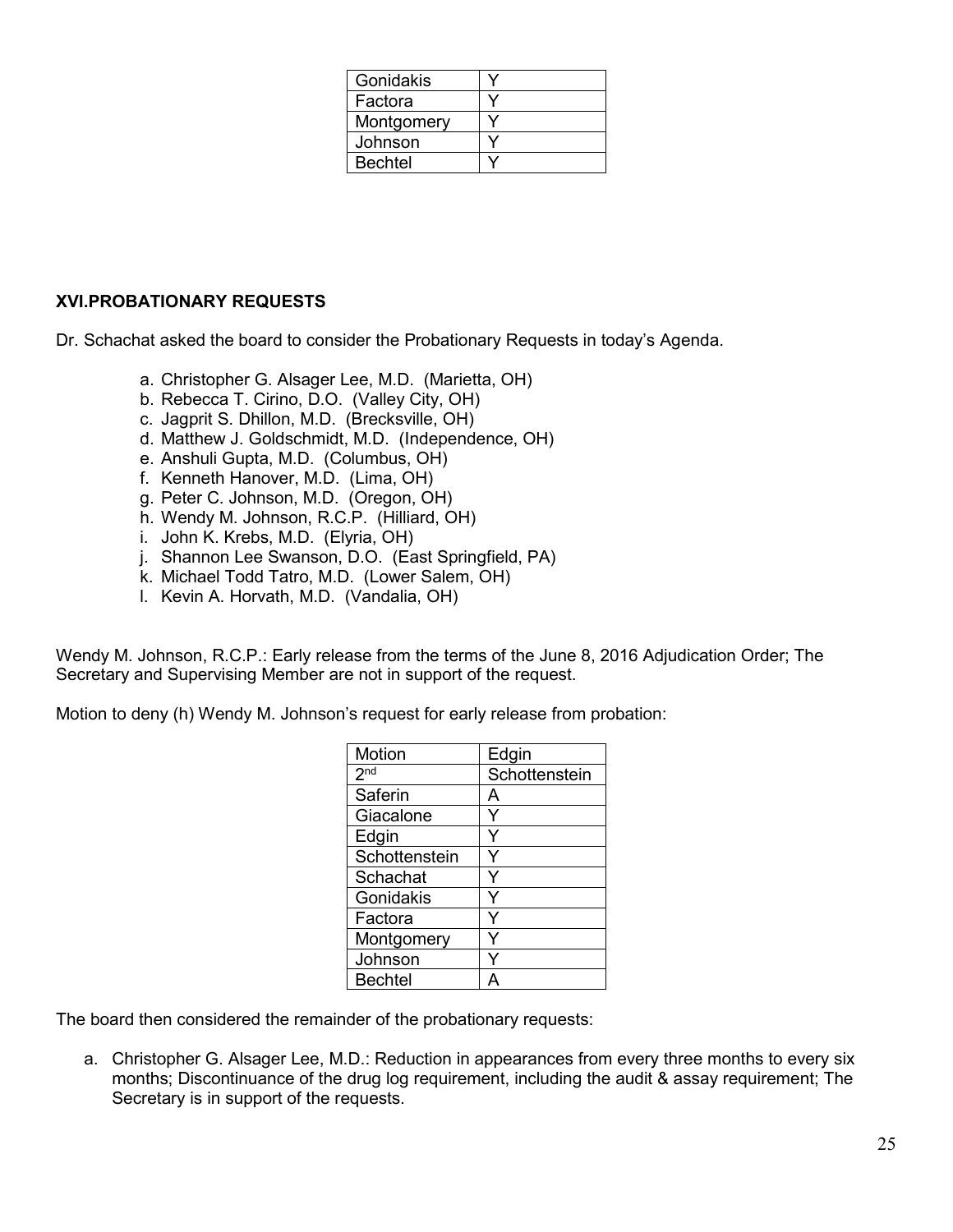- b. Rebecca T. Cirino, D.O.: Approval of Controlled Substance Prescribing: Pain, Anxiety, Insomnia, offered by Case Western Reserve University to fulfill the controlled substance prescribing course requirement; Approval of Intensive Course in Medical Documentation: Clinical, Legal and Economic Implications for Healthcare Providers, offered by Case Western Reserve University, to fulfill the medical records course requirement; the Secretary is in support of the requests.
- c. Jagprit S. Dhillon, M.D.: Approval of Andrew J. Beistel, D.O. to serve as the additional monitoring physician; The Secretary and Supervising Member are in support of the request.
- d. Matthew J. Goldschmidt, M.D.: Release from the terms of the November 4, 2015 Consent Agreement; The Secretary and Supervising Member are in support of the request
- e. Anshuli Gupta, M.D.: Approval of Arvind M. Shah, M.D. to serve as the monitoring physician; Approval of Othello R. Repuyan, M.D. to serve as the monitoring physician; Determination of the frequency and number of charts; The Secretary and Supervising Member are in support of the requests; 10 charts per month to be divided between the monitoring physicians.
- f. Kenneth Hanover, M.D.: Approval of Jeremy Heitmeyer, D.O. to serve as the monitoring physician: Determination of the frequency and number of charts; The Secretary is in support of the request; 10 charts/month.
- g. Peter C. Johnson, M.D.: Reduction in psychiatric treatment from weekly to twice per month; The Secretary and Supervising Member are in support of the request.
- *h. (Wendy M. Johnson, R.C.P. was considered separately)*
- i. John K. Krebs, M.D.: Approval of request to reduce personal appearances from every three months to every six months; Approval of request to discontinue the drug log requirement; The Secretary and Supervising Member are in support of the request.
- j. Shannon Lee Swanson, D.O.: Approval of request to discontinue the chart review requirement; The Secretary and Supervising Member are in support of the request.
- k. Michael Todd Tatro, M.D.: Approval of Gary R. Katz, M.D. to serve as the new monitoring physician; The Secretary and Supervising Member are in support of the request.
- l. Kevin A. Horvath, M.D.: Release from the terms of the November 14, 2018 Consent Agreement; The Secretary and Supervising Member are in support of the request.

Motion to approve the Secretary and Supervising Member's recommendations for probationary requests a, b, c, d, e, f, g, i, j, k, l:

| Motion          | Schottenstein |
|-----------------|---------------|
| 2 <sup>nd</sup> | Edgin         |
| Saferin         | А             |
| Giacalone       |               |
| Edgin           |               |
| Schottenstein   |               |
| Schachat        |               |
| Gonidakis       |               |
| Factora         |               |
| Montgomery      |               |
| Johnson         |               |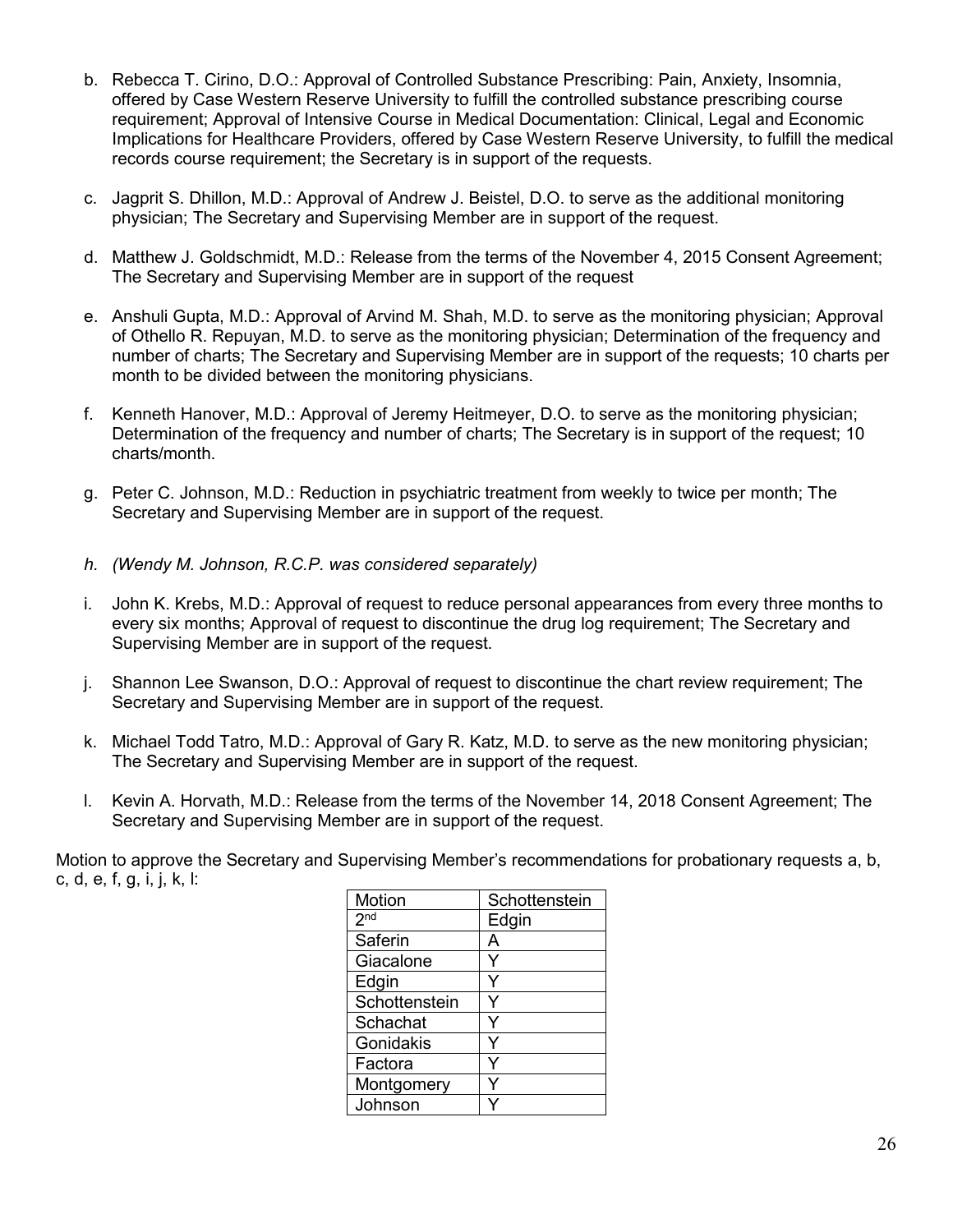| $\mathsf{l}$<br>$\sim$<br>secr<br>ਰ। |  |
|--------------------------------------|--|
|--------------------------------------|--|

## **XVII.NON-DISCIPLINARY PROBATIONARY REQUESTS (none)**

#### **XVIII.NON-PROBATIONARY REQUESTS**

Motion to approve the Secretary and Supervising Member's recommendations for the Non-Probationary Requests for Abdul M. Orra, D.O. (North Olmsted, OH) and Steven Mark Oyakawa, M.D. (Akron, OH):

| Motion          | Schottenstein |
|-----------------|---------------|
| 2 <sub>nd</sub> | Edgin         |
| Saferin         |               |
| Giacalone       |               |
| Edgin           |               |
| Schottenstein   |               |
| Schachat        |               |
| Gonidakis       |               |
| Factora         |               |
| Montgomery      |               |
| Johnson         |               |
| <b>Bechtel</b>  |               |

## **XIX.REINSTATEMENT REQUESTS**

Motion to approve the request for the reinstatement of the license of Justin M. Rodebaugh, M.D., be approved, subject to the probationary terms and conditions as outlined in the November 4, 2015 Board Order for a minimum of five years:

| Motion          | Schottenstein |
|-----------------|---------------|
| 2 <sup>nd</sup> | Factora       |
| Saferin         | А             |
| Giacalone       |               |
| Edgin           |               |
| Schottenstein   |               |
| Schachat        |               |
| Gonidakis       |               |
| Factora         |               |
| Montgomery      |               |
| Johnson         |               |
| <b>Bechtel</b>  |               |

## **XX.FINAL PROBATIONARY APPEARANCES**

Motion to release Deborah Lynne Frankowski, M.D. from the terms of her September 12, 2013 Consent Agreement, effective January 11, 2019:

| Motion | Edain         |
|--------|---------------|
| ∩nd    | Schottenstein |